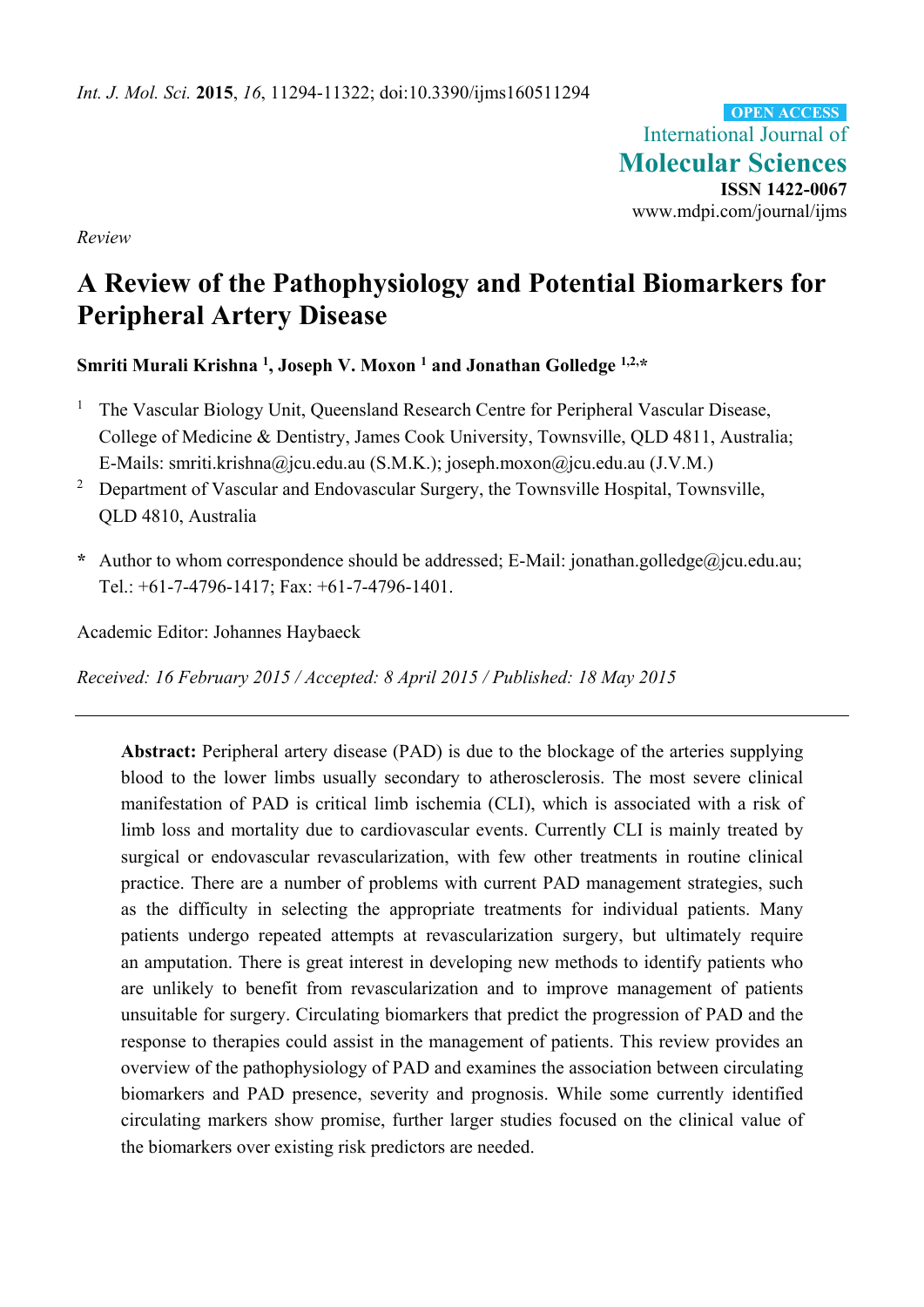**Keywords:** peripheral artery disease; critical limb ischemia; biomarkers; angiogenesis; arteriogenesis

#### **1. Introduction**

Narrowing or blockage of the arteries supplying blood to the lower limbs, usually termed peripheral artery disease (PAD), is principally caused by athero-thrombosis. PAD is a leading cause of morbidity due to the associated functional decline and limb loss. Both asymptomatic and symptomatic PAD are significant predictors of cardiovascular disease (CVD) events and mortality [1]. Current evidence suggests that PAD represents a CVD risk equivalent to or worse than coronary artery disease requiring aggressive medical management [2].

The main recognized clinical presentations of PAD are intermittent claudication (IC) and critical limb ischemia (CLI). IC describes the symptoms of pain in the muscles of the lower limb brought on by physical activity which is rapidly relieved by rest. CLI is a more severe manifestation of PAD, which presents as rest pain, ischemic ulceration or gangrene of the foot. Patients with CLI have a high risk of limb loss and fatal or non-fatal vascular events, such as myocardial infarction (MI) and stroke [2]. Acute limb ischemia (ALI) occurs when there is a sudden interruption of blood flow to a limb typically due to an embolism or thrombosis [3]. In contrast to CLI, which typically develops over a prolonged period often preceded by IC, patients with ALI may not have preceding symptoms. ALI usually threatens limb viability more urgently than CLI possibly due to the absence of an established collateral blood supply to the limb.

#### **2. Epidemiology of PAD**

The prevalence of PAD is estimated to be  $10\% - 25\%$  in people aged  $\geq 55$  years and increases to approximately 40% in community populations aged >80 years [4,5]. Approximately 4–8 million people are affected by PAD in the United States of America [6–8]. In Germany around 1.8 million people have symptomatic PAD and each year between 50,000 to 80,000 patients develop CLI [9,10]. In a population-based study in Western Australia, the prevalence of PAD was reported to be approximately 23% in men aged 75–79 years [4]. Recent reports suggest that the burden of PAD has increased globally over the last decade [11–13]. Atherosclerosis induced CLI has been associated with a mortality rate of 20%–25% in the first year after presentation and a survival rate of less than 30% at five years [14–19]. Previous reports suggest that CLI patients have a three-year limb loss rate of about 40% [20–23].

Recurrent CLI due to the failure of lower extremity revascularization is associated with a poor outcome [24,25]. In the Bypass *versus* Angioplasty in Severe Ischemia of the Leg (BASIL, *n* = 216) trial, the re-intervention rate in 216 patients with CLI treated by percutaneous transluminal angioplasty was 26% at 12 months [14]. Reasons for revascularization failure include restenosis, and residual and progressive atherosclerosis. Approximately 20%–30% of CLI patients are not ideal candidates for interventional procedures for a number of reasons such as the distribution of the occlusive disease and the patient's co-morbidities [26]. Patients with CLI represent a small subset of the total PAD population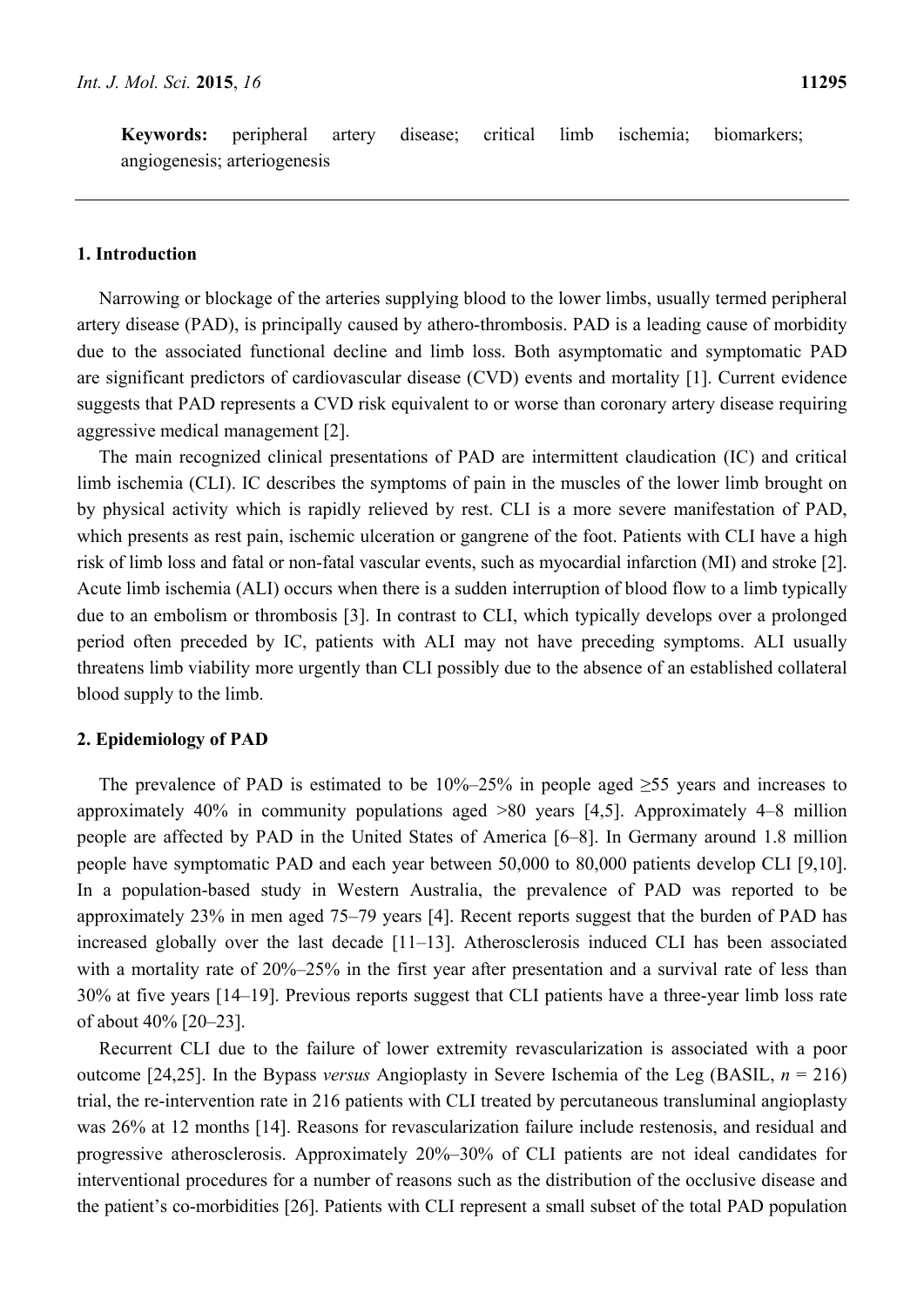however the high incidence of CVD events, repeated requirement for medical attention and high amputation rates lead to significant health service costs associated with these individuals [27,28]. Improvements in the current management of PAD are needed on many levels including earlier diagnosis, development of novel effective therapies and better application of currently available treatments.

#### **3. Risk Factors for PAD**

Approximately 70% of PAD cases can be explained by established risk factors such as older age, hypertension, dyslipidemia, cigarette smoking and diabetes [29]. It has been reported that for every 1% increase in hemoglobin A1c there is a corresponding 26% increase in PAD risk [30]. Insulin resistance has been identified as a risk factor for PAD even in subjects without diabetes [31]. The association between sex and PAD is less clear. The prevalence of asymptomatic or symptomatic PAD is slightly greater in men than in women and the incidence increases with increasing age [17]. Women have been reported to have a more advanced CLI stage at presentation (odds ratio (OR), 1.21; 95% confidence interval (CI): 1.21–1.23) [32]. Black ethnicity has been reported to increase the risk of PAD by over two fold [17]. There is also reported to be an association between underserved communities and major amputations due to PAD (adjusted OR, 1.29, 95% CI: 1.16–1.44) [33]. Cigarette smoking has been strongly associated with PAD incidence and heavy smokers have a four-fold higher risk of developing IC compared to non-smokers [17]. PAD thus shares risk factors with other CVDs, such as coronary artery disease, however some risk factors, such as smoking, are more powerfully associated with PAD than other CVDs.

#### **4. Current PAD Management Strategies**

PAD management focuses in part on the reduction of CVD risk factors [34,35]. A number of lower extremity performance measures have been suggested as prognostic markers in PAD and may be useful to identify patients at increased mortality risk [36]. Supervised exercise programs have been established as effective ways to increase pain free walking distance among patients with IC although they are not widely implemented [36]. Other medical therapies are applied to control pain, treat infection and promote ulcer healing. Revascularization, via endovascular means (e.g., percutaneous transluminal angioplasty or stenting) or open surgery (e.g., bypass), is the main treatment option for patients with CLI. Up to 30% of patients are not considered ideal for such interventions [26], the main reasons being unfavorable vascular involvement and peri-operative risk [37]. Previous studies suggest that endovascular and open surgical therapies provide similar outcomes for CLI. A recent meta-analysis of 23 studies reported no difference in amputation-free survival at three years (OR, 1.22, 95% CI: 0.84–1.77) and all-cause mortality (OR, 1.07, 95% CI: 0.73–1.56) in patients with CLI treated by endovascular or surgical revascularization [38].

There is current interest in the development of novel therapies to improve arteriogenesis (collateral formation) and/or angiogenesis (capillary formation) in patients with PAD [19]. A number of approaches are currently being investigated including gene therapies and cell-based therapies [26,39,40]. It was reported for example that intramuscular injection of autologous bone marrow mononuclear cells resulted in a three-year amputation free rate of 60% with significant improvement in ischemic leg pain and walking distance in the therapeutic angiogenesis by cell transplantation (TACT) trial [41].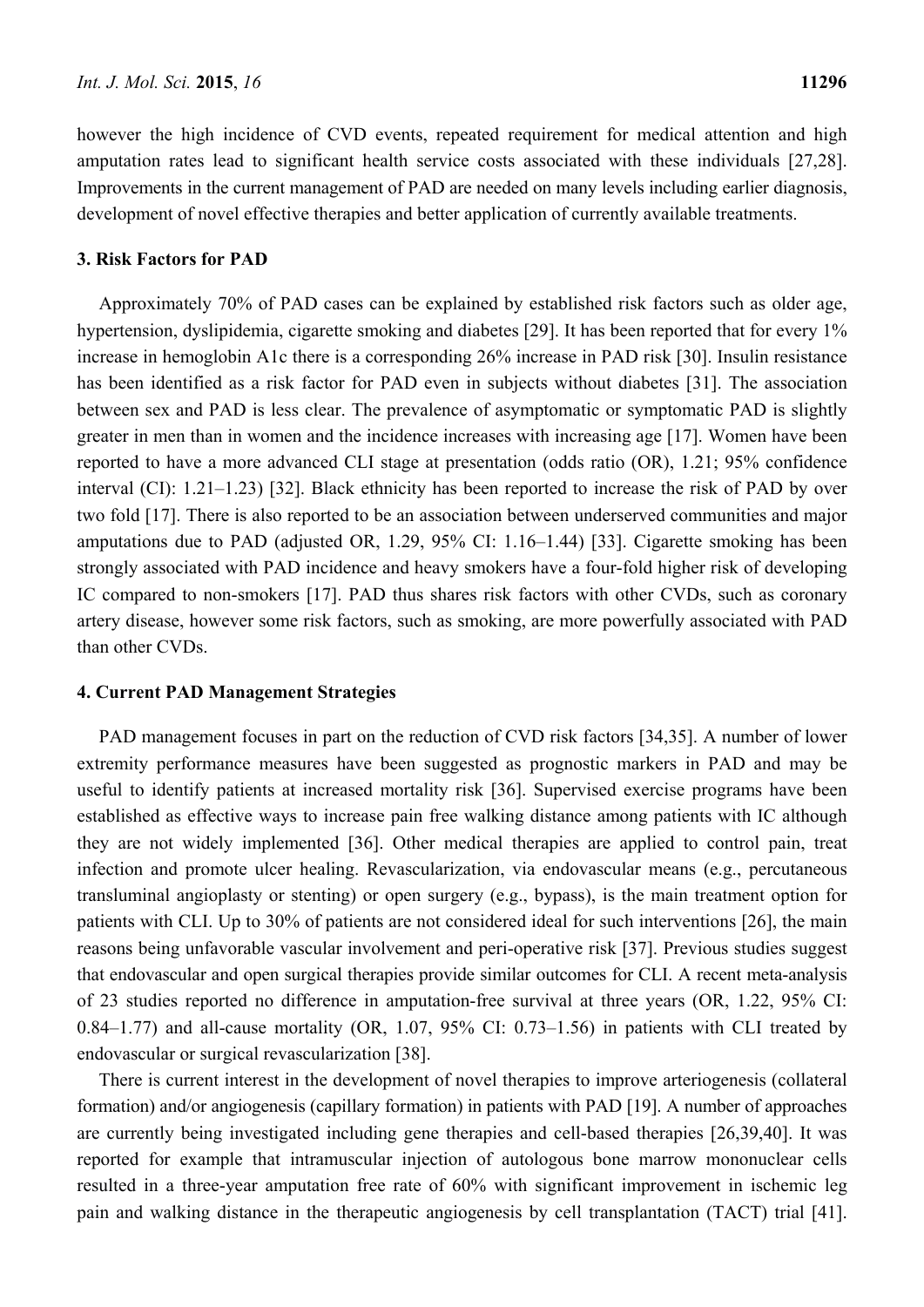In another recent trial, the use of tissue repair cells in patients with PAD (RESTORE-CLI), it was reported that administration of patient-derived bone marrow mononuclear cells led to an amputation free survival improvement of 32% [42]. These novel therapeutic approaches are promising strategies for CLI patients who are not ideal candidates for traditional revascularization procedures.

#### **5. The Pathophysiological Response to Athero-Thombosis-Induced PAD**

PAD is mainly caused by atherosclerosis and associated thrombosis within the lower limb arteries leading to end organ ischemia. Other causes include vasculitis and *in situ* thrombosis related to hypercoagulable states. The pathophysiology of athero-thrombosis induced PAD is complex, and involves a large number of cells, proteins and pathways. Important cells contributing to or controlling the development of athero-thrombosis include vascular endothelial cells (ECs), vascular smooth muscle cells (SMCs), fibroblasts, platelets, resident stem cells, pericytes and inflammatory cells [43–45]. The pathophysiology of atherosclerosis has been described in detail in previous reviews [46–48].

Under healthy conditions the response to gradually progressive limb ischemia involves the promotion of angiogenesis and arteriogenesis in an attempt to increase the blood supply to the affected limb. Vascular remodeling, inflammation and apoptotic pathways are also implicated in the ischemic response and these may in part contribute to the resolution of tissue damage. In patients with CLI these compensatory responses to ischemia are ineffective. As a result, there is on-going inadequate perfusion of tissue, endothelial dysfunction, chronic inflammation and high levels of oxidative stress. All these changes lead to mitochondrial injury, free radical generation, muscle fibre damage, myofibre degeneration and fibrosis, and tissue damage, which may present as gangrene [49–53] (Figure 1).

Arteriogenesis is the process of enlargement of pre-existing collateral arteries to contribute to tissue perfusion [54]. The primary driving force is the increased laminar blood flow or shear stress associated with redistribution of flow as a result of the reduction in downstream luminal pressure. The increase in shear stress promotes vessel enlargement [55], which is stimulated by activation of nitric oxide (NO) signaling and likely other signaling responses to flow [56,57]. Angiogenesis describes the development of new capillary networks. An important driving force for angiogenesis is tissue ischemia. In response to local hypoxia in the ischemic limb, sprouting of small endothelial tubes occurs from pre-existing capillary beds. A number of hypoxia-inducible growth factors play a role in this process, such as vascular endothelial growth factor (VEGF) and hypoxia inducible factor (HIF)-1α [58] (Figure 1).

Potential therapies designed to accelerate arteriogenesis and angiogenesis during ischemia are under intense investigation although most of these interventions have not developed to a stage that they are ready for widespread clinical use [59–62].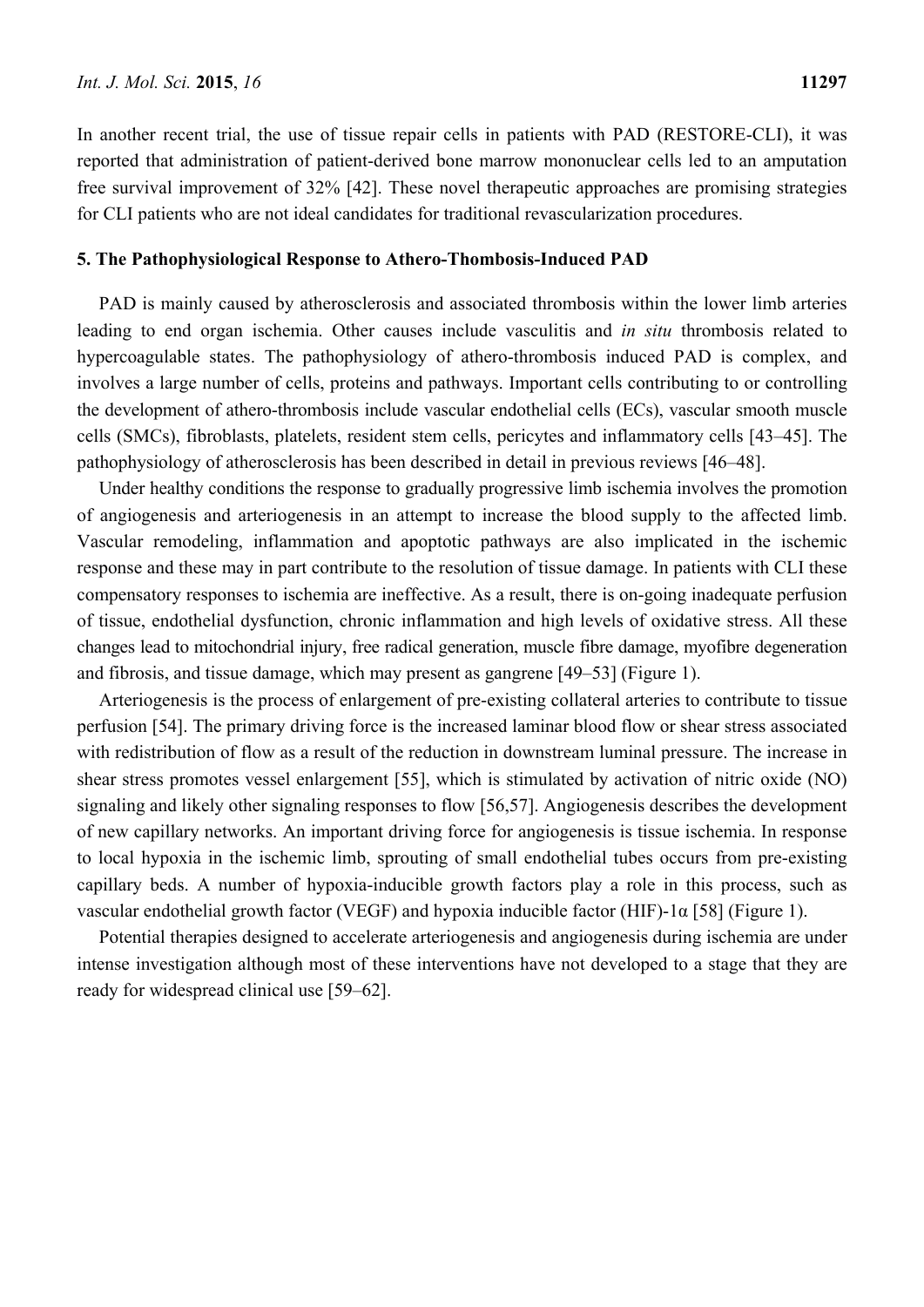

**Figure 1.** Schematic representation of the response to ischemia in peripheral artery disease. Initially the ischemic limb tries to compensate and resolve the hypoxia by changing the hemodynamics and promoting microvascular adaptations by promoting angiogenesis and/or arteriogenesis. As the severity of the hypoxia increases, the microvascular adaptations are not able to compensate. All these changes lead to mitochondrial injury and free radical generation and subsequent muscle fibre damage, myofibre degeneration and fibrosis. These changes eventually result in decreased oxygen supply and increased metabolic demands leading to conditions such as rest pain, chronic non-healing wounds and gangrene, subsequently threatening the limb function and viability. Blue arrows show the direction of blood flow in the artery and white arrows shows the increase in severity of disease. Abbreviations: ECs, endothelial cells; HIF-1α, Hypoxia inducible factor-1α; NO, Nitric oxide; PAD, Peripheral artery disease; VEGF, Vascular endothelial growth factor WBCs, white blood cells.

#### **6. Potential Biomarkers for PAD**

PAD is usually diagnosed using clinical assessment, ankle brachial pressure index (ABI) measurement or radiological imaging, or both, depending on the setting of the patient. Each of these approaches has advantages and disadvantages. ABI for example is a simple and cheap investigation to diagnose PAD but not applied frequently in routine practice [63,64]. Patients with IC alone typically have an ABI of 0.5–0.9, while CLI patients usually have an ABI of  $\leq$  0.4 [23]. Angiography provides detailed imaging of the lower limb arteries but it is more expensive and involves exposure to radiation. The introduction of circulating markers which can diagnose PAD or predict patient outcomes has been suggested as a means to overcome some of the limitations of current approaches.

A range of circulating markers of atherosclerosis, arterial stiffness, inflammation, angiogenesis, vascular extra cellular matrix (ECM) remodeling, endothelial dysfunction and oxidative stress have been reported to be associated with PAD. Some of these biomarkers have also been suggested to be useful in predicting disease severity and prognosis.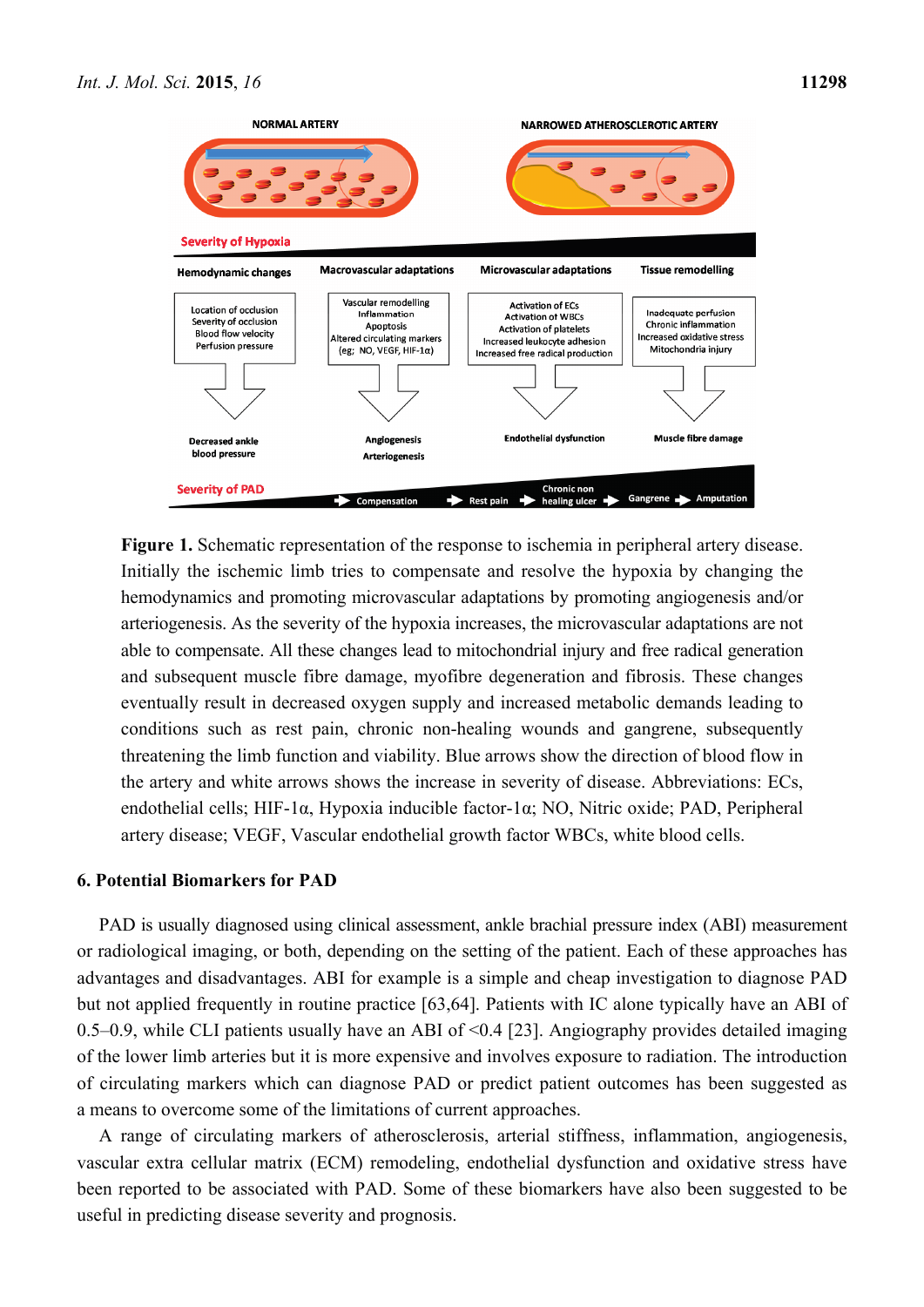# *6.1. Circulating Markers Associated with the Presence of PAD*

Case-control studies have reported the association of a number of circulating markers with PAD presence (Table 1).

| <b>Circulating</b><br><b>Biomarkers Assessed</b>                                                                           | Sample Size $(N)$                                                                                             | <b>Sample</b><br><b>Studied</b> | <b>Association with PAD Presence</b>                                                                                                                                                        | Refs.  |
|----------------------------------------------------------------------------------------------------------------------------|---------------------------------------------------------------------------------------------------------------|---------------------------------|---------------------------------------------------------------------------------------------------------------------------------------------------------------------------------------------|--------|
| B2M & cystatin C                                                                                                           | CAD & PAD (197); CAD (81)<br>& healthy controls (262)                                                         | Plasma                          | A biomarker panel comprising B2M,<br>cystatin C, hsCRP and glucose were<br>associated with PAD.                                                                                             | $[65]$ |
| B2M, cystatin C,<br>hsCRP & glucose                                                                                        | PAD (83) & controls (896)                                                                                     | Plasma                          | Levels of cystatin C and B2M but not<br>hsCRP and glucose were significantly<br>elevated in PAD patients.                                                                                   | [66]   |
| aPWV, AIx & B2M                                                                                                            | PAD (66) & healthy controls (66)                                                                              | Plasma                          | B2M, aPWV and AIx were<br>significantly increased in patients with<br>PAD; among patients with PAD<br>elevated B2M levels were<br>independently associated with higher<br>aortic stiffness. | $[67]$ |
| hsCRP, fibrinogen &<br>leukocyte count                                                                                     | The National Health and Nutrition<br>Examination Survey 1999-2002<br>(4787 participants aged $\geq$ 40 years) | Blood                           | All 3 markers were independently<br>associated with PAD.                                                                                                                                    | $[68]$ |
| hsCRP                                                                                                                      | PAD (82) & healthy controls (41)                                                                              | Plasma                          | Increased hsCRP levels in PAD patients.                                                                                                                                                     | [69]   |
| CD40 ligand,<br>fibrinogen, Lp-PLA2,<br>osteoprotegerin,<br>P-selectin, and TNF-R2,<br>hsCRP, ICAM-1, IL-6,<br>MCP-1 & MPO | Framingham Offspring<br>Study participants (2800)                                                             | Plasma                          | IL-6 &TNF-R2 were associated<br>with PAD independent of established<br>risk factors.                                                                                                        | $[70]$ |
| VEGF-A,<br>TNF- $\alpha$ & IL-8                                                                                            | PAD $(130)$ & controls $(36)$                                                                                 | Serum                           | Lower VEGF-A and higher TNF- $\alpha \&$<br>IL-8 in PAD patients.                                                                                                                           | $[71]$ |
| High molecular<br>weight & total<br>adiponectin                                                                            | PAD (110) & healthy controls (230)                                                                            | Plasma                          | Lower adiponectin in women with PAD.                                                                                                                                                        | $[72]$ |
| OxPL/ApoB & Lp-a                                                                                                           | Men with PAD (143), women with<br>PAD $(144)$ & controls $(432)$                                              | Plasma                          | Increased levels of OxPL/ApoB and<br>Lp-a were associated with PAD.                                                                                                                         | $[73]$ |
| Lp-PLA2 activity                                                                                                           | PAD (172) & healthy controls (787)                                                                            | Plasma                          | Increased Lp-PLA2 activity in<br>PAD patients.                                                                                                                                              | $[74]$ |
| Lp-PLA2 level                                                                                                              | PAD (145) & healthy controls (837)                                                                            | Plasma                          | Lp-PLA2 levels were significantly<br>associated with PAD.                                                                                                                                   | $[75]$ |
| NOx &, sNOX2-dp                                                                                                            | PAD (50) & healthy controls (50)                                                                              | Serum                           | NOX2 up-regulation is associated with<br>artery dysfunction in PAD.                                                                                                                         | $[76]$ |
| N <sub>O</sub>                                                                                                             | PAD (82) & healthy controls (41)                                                                              | Plasma                          | Increased NO levels & hsCRP levels<br>in PAD patients.                                                                                                                                      | $[69]$ |
| TBARS & ICAM-1                                                                                                             | PAD $(31)$ & healthy controls $(10)$                                                                          | Plasma                          | Increased in PAD.                                                                                                                                                                           | [77]   |

**Table 1.** Examples of circulating biomarkers reported to be associated with peripheral artery disease.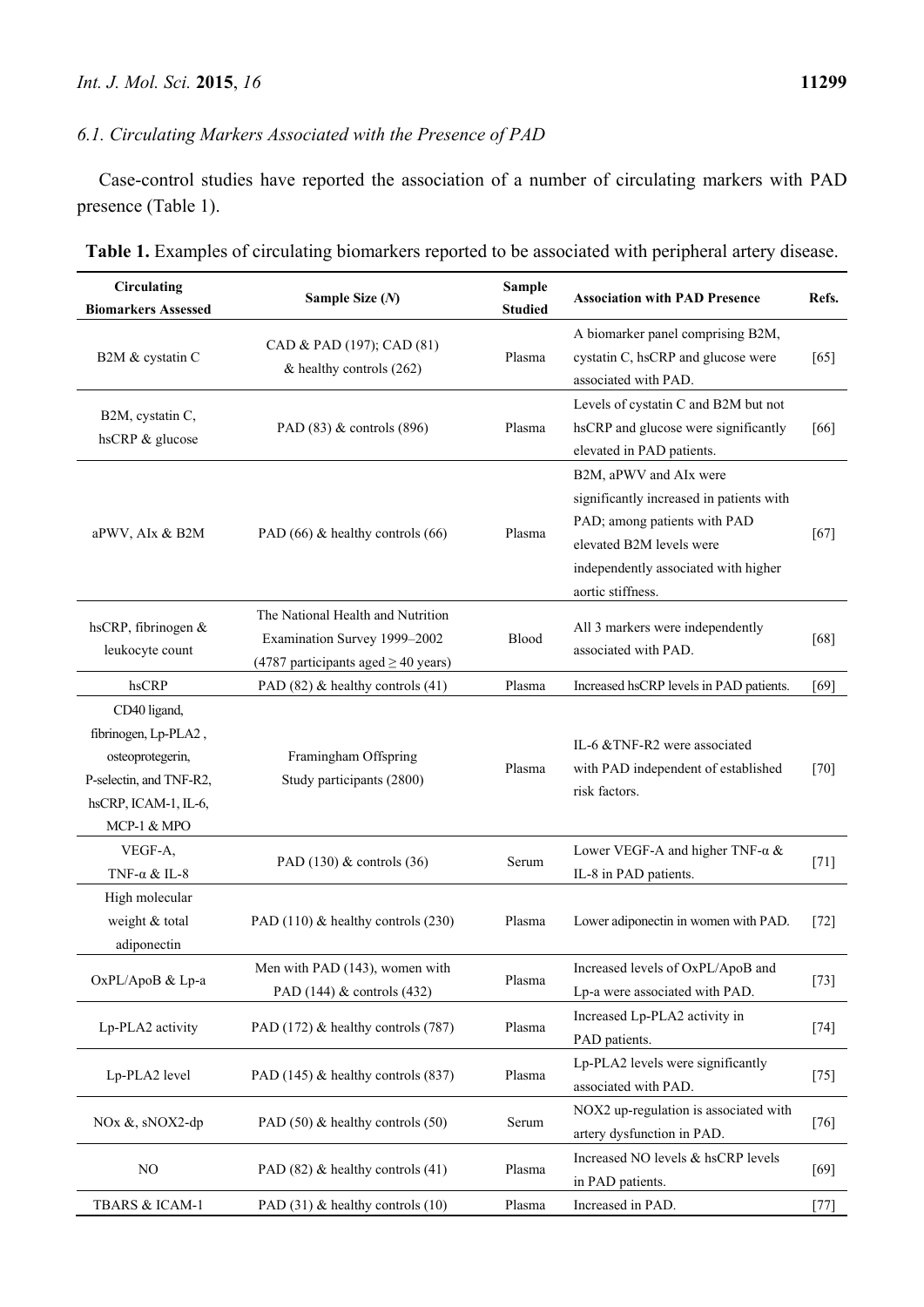| Circulating<br><b>Biomarkers Assessed</b>            | Sample Size (N)                                            | <b>Sample</b><br><b>Studied</b> | <b>Association with PAD Presence</b>                                                                                                                           | Refs.  |
|------------------------------------------------------|------------------------------------------------------------|---------------------------------|----------------------------------------------------------------------------------------------------------------------------------------------------------------|--------|
| Rho-kinase activity                                  | PAD (40), combined CAD/PAD (40) &<br>healthy controls (40) | Circulating<br>leukocytes       | Increased in PAD.                                                                                                                                              | $[78]$ |
| HCgp-39                                              | PAD (316) & healthy controls (39)                          | Plasma                          | Median levels of HCgp-39 were<br>significantly higher in PAD patients.                                                                                         | $[79]$ |
| CD163 & TWEAK                                        | PAD (155) & healthy controls (251)                         | Plasma                          | Decreased TWEAK level and higher<br>sCD163 levels in PAD patients.                                                                                             | [80]   |
| PON-3                                                | PAD (118), CAD (72) $\&$ healthy controls (175)            | Serum                           | Increased in PAD.                                                                                                                                              | [81]   |
| IL-6, E-selectin,<br>MMP-2, MMP-9 &<br>$TGF-\beta1$  | PAD (80) & healthy controls (3076)                         | Plasma                          | Increased levels of IL-6, E-selectin,<br>MMP-2 & MMP-9 and reduced levels<br>of TGF- $\beta$ 1 in PAD patients.                                                | $[82]$ |
| sRAGE                                                | PAD (201) & healthy controls (201)                         | Plasma                          | Decreased levels of sRAGE in<br>PAD patients.                                                                                                                  | $[83]$ |
| <b>VEGF</b>                                          | PAD (293) & healthy controls (26)                          | Serum                           | Higher levels of VEGF in<br>PAD patients.                                                                                                                      | [84]   |
| Ang2, sTie2, VEGF,<br>sVEGFR-1 & PIGF                | PAD (46) & healthy controls (23)                           | Plasma                          | Levels of VEGF and sTie2 were<br>significantly increased in PAD patients.                                                                                      | $[85]$ |
| VEGF, PIGF & TSP-1                                   | PAD (184) & healthy controls (330)                         | Plasma                          | Elevated TSP-1 levels associated<br>with PAD.                                                                                                                  | $[86]$ |
| VEGF-A,<br>TNF- $\alpha$ & IL-8                      | PAD $(130)$ & controls $(36)$                              | Serum                           | PAD patients have lower circulating<br>VEGF-A and higher levels of TNF- $\alpha$<br>and IL-8.                                                                  | $[71]$ |
| EPCs, CD133,<br>VEGFR-2,<br>MDA-LDL &<br>pentraxin-3 | PAD (48) & healthy controls (22)                           | Serum &<br>Plasma               | EPCs and pentraxin-3 were increased<br>in PAD patients; Cardiovascular<br>events in PAD patients were<br>associated with reduced EPC and<br>increased MDA-LDL. | $[87]$ |
| <b>EPCs</b>                                          | PAD $(45)$ & healthy controls $(24)$                       | Blood                           | The number and proliferative activity<br>of circulating EPCs was significantly<br>increased in PAD patients.                                                   | [88]   |

**Table 1.** *Cont.*

Abbreviations: AIx, Augmentation index; Ang2, Angiopoietin-2; Apwv, Aortic pulse wave velocity; B2M, β-2-microglobulin; CAD, Coronary artery disease; EPC, Endothelial progenitor cell; HCgp, Human cartilage glycoprotein; hsCRP, high-sensitivity C-reactive protein; ICAM, Intercellular adhesion molecule; IL, Interleukin; Lp-a, Lipoprotein-a; Lp-PLA2, Lipoprotein-associated phospholipase A2; MCP-1, Monocyte chemotactic protein 1; MDA-LDL, Malondialdehyde-modified low-density lipoprotein; MMP, Matrix metalloproteinase; MPO, Myeloperoxidase; NOx, Nitrite/nitrate; NO, Nitric oxide; OxPL/ApoB, Oxidized phospholipids on Apo-B100-containing lipoproteins; PAD, Peripheral artery disease; PlGF, Placenta growth factor; PON-3, Paraoxonase-3; sNOX2-dp, soluble nicotinamide adenine dinucleotide phosphate oxidase 2-derived peptide; sRAGE, Receptor for advanced glycation end products; sTie2, soluble Tyrosine kinase with immunoglobulin-like and EGF-like domains 2; sVEGFR, soluble VEGF receptor; TGF-β, Transforming growth factor-β; TNF, Tumour necrosis factor; TNFR2, Tumour necrosis factor receptor 2; TBARS, Thiobarbituric acid-reactive substances; TSP, Thrombospondin; TWEAK, Tumour necrosis factor-like weak inducer of apoptosis; VEGF, Vascular endothelial growth factor.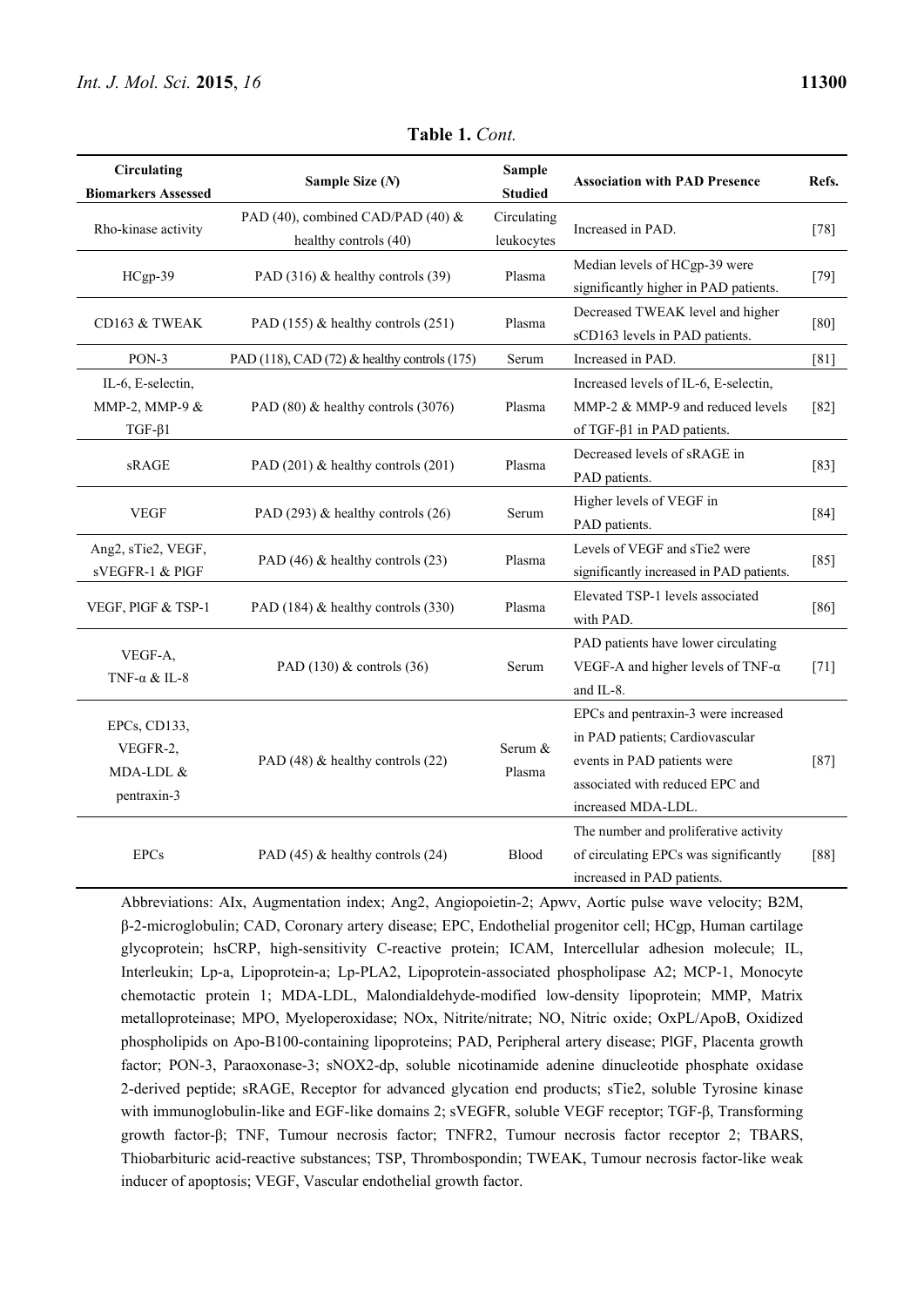#### 6.1.1. Markers of Athero-Thrombosis and Inflammation

It was previously reported that a combination of β-2-microglobulin (B2M), cystatin C, high-sensitivity C-reactive protein (hsCRP) and glucose was associated with PAD [65,66]. Plasma B2M levels and parameters of arterial stiffness such as aortic pulse wave velocity and augmentation index have been reported to be significantly increased in PAD patients [67]. Some studies have shown that combining these circulating markers of inflammation and atherosclerosis with clinical parameters may improve the identification of PAD patients [65,66,71]. A previous nested case-control study reported an increased relative risk of PAD (2.8, 95% CI: 1.3–5.9) for subjects in the highest hsCRP quartile compared with the lowest quartile [89].

The levels of a number of lipids and fat related markers have also been reported to be differentially regulated in PAD patients. A recent lipidomic analysis comparing serum lipid profiles in 168 patients with PAD and 161 abdominal aortic aneurysm patients showed that a group of linoleic acid-containing triacylglycerols and diacylglycerols were negatively associated with PAD presence [90]. Furthermore, combining lipidomic features with traditional risk factors significantly improved stratification of patients with PAD and abdominal aortic aneurysm. The levels of total and high molecular weight adiponectin were reported to be significantly lower in women developing PAD [72]. Oxidized phospholipids (OxPL) on Apo-B100-containing lipoproteins (OxPL/ApoB) and the major lipoprotein carrier of OxPL, named lipoprotein-a (Lp-a), have been reported to be positively associated with risk of PAD [73]. Additionally, apolipoprotein (Apo)-A1 and high-density lipoprotein (HDL) have previously been associated with PAD and Apo-AI and homocysteine (Hcy) were reported to be predictors of ABI [91]. It should also be noted that up to 30% of PAD patients have elevated serum levels of Hcy in comparison to 1% of the general population [17]. Previous randomised trials have failed to identify any clinical benefit of folic acid and cobalamin supplementation even though this intervention resulted in a reduction in serum Hcy concentration [92]. There are however a number of ongoing clinical trials examining the benefits of such supplementation in PAD patients [92–94]. Patients with asymptomatic PAD have been reported to have a defined profile of pro-inflammatory markers with significantly higher levels of interleukin (IL)-6, E-selectin and matrix metalloproteinase (MMP)-2, MMP-9 and significantly reduced levels of transforming growth factor (TGF)-β1 [82].

Recently, a number of novel markers, such as Rho-kinase activity [78] and human cartilage glycoprotein-39 (HCgp-39/YKL-40) [79], have been highlighted as markers of atherosclerosis. The ratio between plasma levels of macrophage scavenger receptor CD163 and tumor necrosis factor-like weak inducer of apoptosis (TWEAK) was also shown to be a potential biomarker of athero-thrombosis in asymptomatic PAD subjects [80]. Since atherosclerosis is a systemic disease, most of these circulating markers may not be specific to PAD but rather reflect the underlying atherosclerotic burden. The paraoxonases (PON) retard lipoprotein oxidation and have been suggested to have anti-atherogenic properties including reducing low density lipoprotein oxidation, reducing oxidative stress, promoting reverse cholesterol transport from macrophages and normalizing vascular endothelial function. PON-1 activity has been suggested to modulate endothelial function in patients with PAD [95]. Circulating levels of PON-3 have been positively associated with B2M, chemokine ligand 2 (CCL2) and hsCRP in CAD, but not in PAD patients [81]. Since atherosclerosis is often widespread, it may be difficult to identify specific markers relating to PAD. Thus, markers that are altered in atherosclerosis in general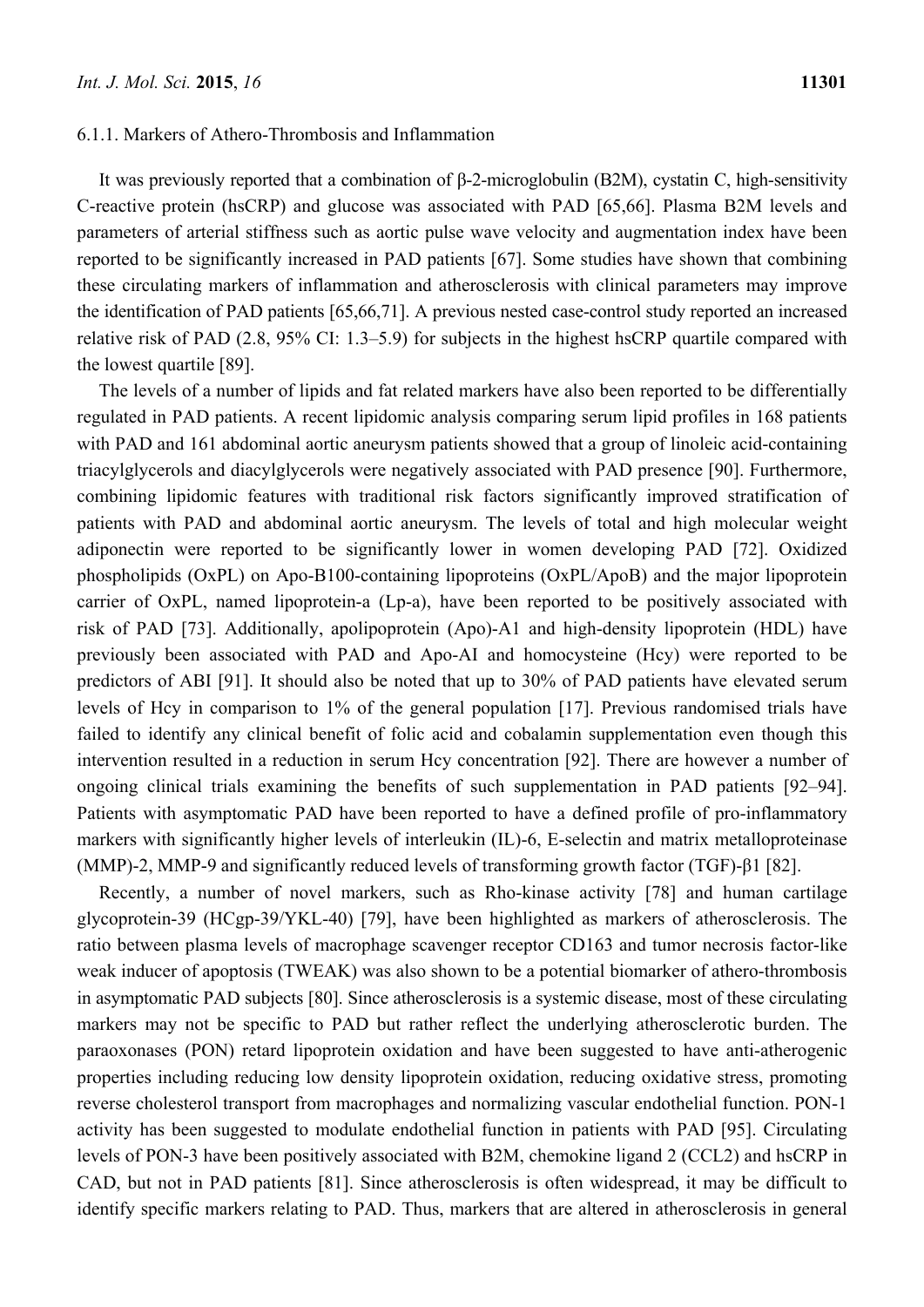might be of limited clinical application in identifying PAD patients specifically since most of them do not show a unique association with PAD.

#### 6.1.2. Markers of Oxidative Stress

An interesting observation was reported recently in relation to gender and racial differences in endothelial oxidative stress in patients with symptomatic PAD [96]. Female African American patients with symptomatic PAD were observed to have increased markers of oxidative stress and elevated levels of circulating pro-inflammatory biomarkers in comparison to males. The women also showed limited peripheral microcirculation, exercise performance, and ambulatory activity compared to male PAD patients. The findings were suggested to support the use of biomarkers related to oxidative stress in identifying symptomatic female PAD patients requiring interventions.

A number of reports suggest that markers of oxidative stress [97–99], such as reactive oxygen species (ROS), are consistently increased in patients with PAD. The bioavailability of ROS within the circulation depends on their rate of formation, by mitochondrial enzymes such as NADPH oxidase (NOX) and xanthine oxidase (XO), and their rate of clearance, through the antioxidant defense system [100]. Furthermore, the bioavailability of NO depends on the balance maintained between the formation of NO and its removal, which is partly dependent on the reaction of NO with ROS. NO is an important component of the complex system that regulates vascular resistance and blood flow distribution [101]. PAD is associated with decreased production of NO [102,103].

Nicotinamide adenine dinucleotide phosphate oxidase (NOX)-2, is a multicomponent enzyme and the catalytic core of NADPH oxidase. NOX-2 mediates electron transfer from NADPH oxidase to molecular oxygen, and is the most important producer of ROS. Compared to controls, patients with PAD have been reported to have enhanced soluble NOX-2-derived peptides, isoprostanes and reduced serum levels of NO and flow mediated dilation [76]. CLI patients have also been reported to have reduced levels of nicotinamide adenine dinucleotide (NADH) and increased levels of NAD+ within their gastrocnemius muscles [104]. These findings suggest that an altered ratio of NAD and NADH within the circulation might reflect a compromised metabolic and redox state in PAD patients. Furthermore, plasma levels of ROS components have been reported to be increased in IC patients [52,77].

#### 6.1.3. Markers of Vascular Remodeling

Reduced circulating concentrations of a number of proteins involved in ECM remodeling, such as TGF-β1, have been reported in PAD patients [82]. Another protein proposed to be a valuable biomarker of vascular inflammation, as well as PAD presence, is the soluble receptor for advanced glycation end products (sRAGE). It was reported that circulating concentrations of sRAGE were reduced in PAD patients [83]. Serum VEGF has been reported to be positively associated with PAD in one small study, however a larger study assessing plasma VEGF reported no association [71]. Plasma thrombospondin (TSP)-1 has also been reported to be upregulated in PAD patients [86]. Furthermore, TSP-1 has been reported to be expressed in newly formed vessels in PAD patients receiving local injections of bone marrow mononuclear cells and therefore could be reflective of therapeutic angiogenesis. *In vitro* and *in vivo* studies have suggested that recombinant human TSP-1 had a negative effect on angiogenesis. siRNA mediated TSP-1 inhibition has been reported to promote endothelial colony forming cells (ECFC)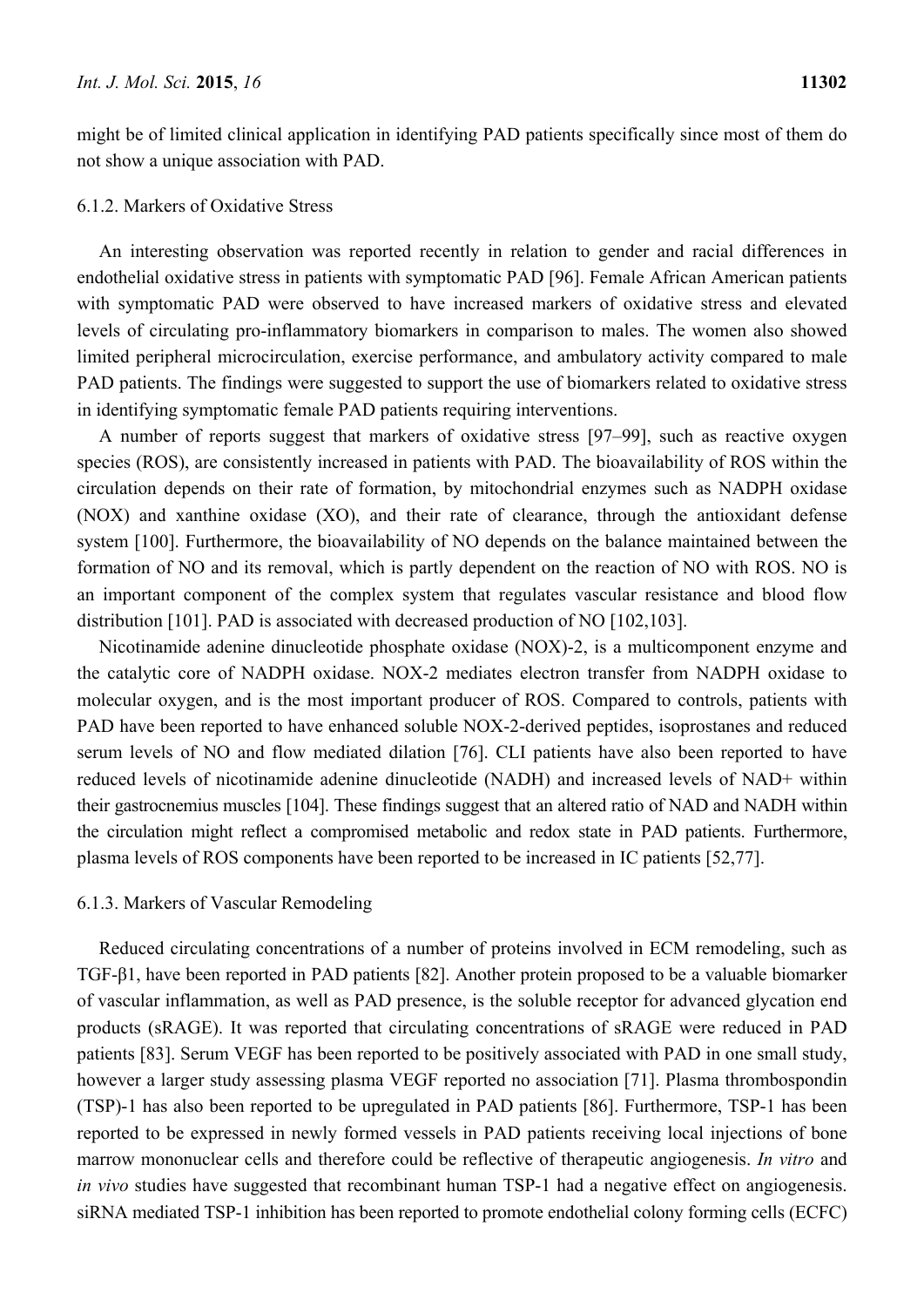proliferation and recombinant human TSP-1 significantly enhanced ECFC adhesion [86]. Furthermore, a short peptide derived from the *N*-terminal part of TSP-1 named TSP-Hep-I also significantly enhanced the adhesion potential of ECFCs. Further work is needed to assess the value of circulating TSP-1 concentrations in identifying and providing prognostic information for PAD patients.

#### 6.1.4. Circulating Progenitor Cells

The number of circulating endothelial progenitor cells (EPC) has been reported to be associated with atherosclerosis and CVD however further work is needed to assess its value as a reliable biomarker for PAD [105]. It has, for example, been reported that compared to controls, the number of EPCs and the plasma pentraxin-3 concentration were increased in IC patients, but not in those with CLI [87]. In another study it was reported that cells expressing markers such as  $CD34^{(+)}$  or  $CD133^{(+)}$ circulated in lower numbers in PAD patients compared to healthy controls [88]. The cells expressing  $CD34^{(+)}$  or  $CD133^{(+)}$  are believed to represent bone marrow progenitors and studies in mice models have suggested they are involved in angiogenesis [80]. A thermal therapy using far infrared rays within a sauna (Waon therapy) has been reported to promote mobilization of  $CD34<sup>(+)</sup>$  cells and augment ischemia induced angiogenesis in mice with hind limb ischemia [106].

Overall, while several biomarkers have been associated with PAD presence currently none of these markers have been consistently demonstrated to improve detection of PAD. In this context, markers of oxidative stress and circulating progenitor cell populations warrant further attention. Further investigations in which markers are examined in large and repeated groups of patients are needed to better examine the potential of using these circulating markers in clinical practice.

#### *6.2. Markers Associated with the Severity and Outcome of PAD*

Biomarkers may not only be useful in determining the presence or absence of a disease, but could also be useful in predicting patient outcomes. A detailed analysis of a reliable biomarker when combined with established risk factors could assist in stratifying patients at high risk and for selecting optimal treatment. Many published studies have assessed the value of prognostic biomarkers in small groups of patients. However, data that available markers can lead to consistent improvements in clinical management is currently not convincing. It is important that the associations between markers and prognosis observed in smaller isolated studies are followed up by validation in larger cohort studies in independent populations. This section of the review focuses on the most commonly reported circulating biomarkers linked to inflammation, endothelial dysfunction, angiogenesis and vascular remodeling and their relationship with PAD severity and outcomes such as reduced ABI, amputation and mortality (Table 2).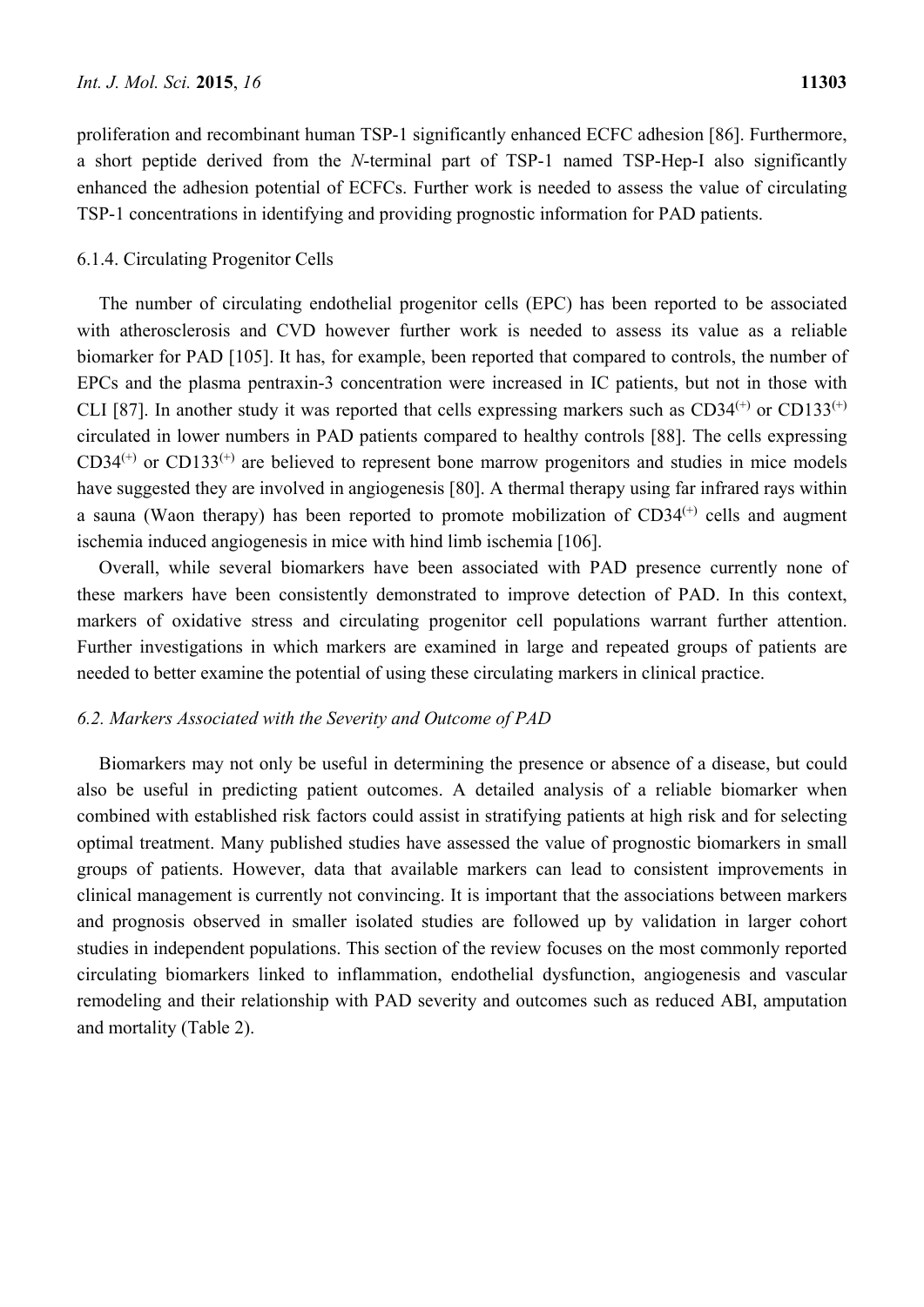**Table 2.** Examples of circulating biomarkers reported to be associated with the severity and outcome of peripheral artery disease.

| <b>Circulating Biomarkers Assessed</b>                                                                                                                              | Sample Size (N)                                                                                                            | <b>Sample</b><br><b>Studied</b> | <b>Association with PAD Severity</b>                                                                                                                                                                                                                                       | Refs.   |
|---------------------------------------------------------------------------------------------------------------------------------------------------------------------|----------------------------------------------------------------------------------------------------------------------------|---------------------------------|----------------------------------------------------------------------------------------------------------------------------------------------------------------------------------------------------------------------------------------------------------------------------|---------|
| hsCRP, albumin, $\alpha$ -2 macroglobulin,<br>fibrinogen, IL-1 $\beta$ , IL-1 receptor<br>antagonist, IL-6, IL-6 receptor, IL-10,<br>IL-18, TNF- $\alpha$ , & TGF-β | InCHIANTI study; PAD (955)                                                                                                 | Serum                           | Higher levels of IL-1 receptor<br>antagonist, IL-6, fibrinogen and<br>hsCRP in PAD patients.                                                                                                                                                                               | $[107]$ |
| hsCRP, DD, TAT III & vWF                                                                                                                                            | IC (132) & CLI (30)                                                                                                        | Plasma                          | Higher levels of hsCRP, vWF, and TAT<br>III in CLI compared to patients with IC.                                                                                                                                                                                           | $[108]$ |
| hsCRP, fibrinogen & SAA                                                                                                                                             | PAD (91)                                                                                                                   | Plasma                          | hsCRP, fibrinogen, and SAA levels<br>were significantly associated with CLI;<br>elevated hsCRP correlated with adverse<br>graft-related or cardiovascular events.                                                                                                          | [109]   |
| hsCRP, DD, IL-6,<br>VCAM-1, ICAM-1 & Hey                                                                                                                            | Walking and Leg Circulation<br>Study (WALCS); PAD (423)                                                                    | Serum                           | Higher levels of inflammation markers<br>and DD were associated with poorer<br>lower extremity performance.                                                                                                                                                                | $[110]$ |
| hsCRP, DD, SAA & fibrinogen                                                                                                                                         | PAD (337)                                                                                                                  | Serum                           | Elevated baseline levels of<br>inflammatory markers and DD were<br>associated with greater decline in the<br>physical performance.                                                                                                                                         | $[111]$ |
| hsCRP                                                                                                                                                               | PAD (225)                                                                                                                  | Plasma                          | A risk prediction model including<br>hsCRP combined with traditional risk<br>factors, renal function, and nutrition<br>had excellent discriminatory ability<br>in predicting all-cause mortality in<br>patients with clinically advanced<br>PAD undergoing bypass surgery. | $[112]$ |
| hsCRP                                                                                                                                                               | PAD (118)                                                                                                                  | Plasma                          | Increased pre-procedural hsCRP<br>levels were associated with major<br>adverse limb events and late<br>cardiovascular events.                                                                                                                                              | $[113]$ |
| hsCRP                                                                                                                                                               | Hemodialysis patients<br>undergoing endovascular<br>therapy for PAD (234)                                                  | Serum                           | Elevated pre-procedural hsCRP<br>levels were associated with<br>re-intervention or above ankle<br>amputation and any-cause death after<br>endovascular therapy.                                                                                                            | $[114]$ |
| hsCRP                                                                                                                                                               | European Prospective<br>Investigation into Cancer and<br>Nutrition (EPIC)-Norfolk cohort;<br>Healthy participants (18,450) | Serum                           | In the EPIC-Norfolk cohort, hsCRP was<br>associated with nonfatal PAD events.                                                                                                                                                                                              | $[115]$ |
| hsCRP, LDL & HDL                                                                                                                                                    | Total PAD (100); IC (73)                                                                                                   | Blood                           | Walking disability in PAD was<br>associated with arterial endothelial<br>dysfunction; Endothelial dysfunction<br>was more significantly associated<br>with walking disability in IC.                                                                                       | $[116]$ |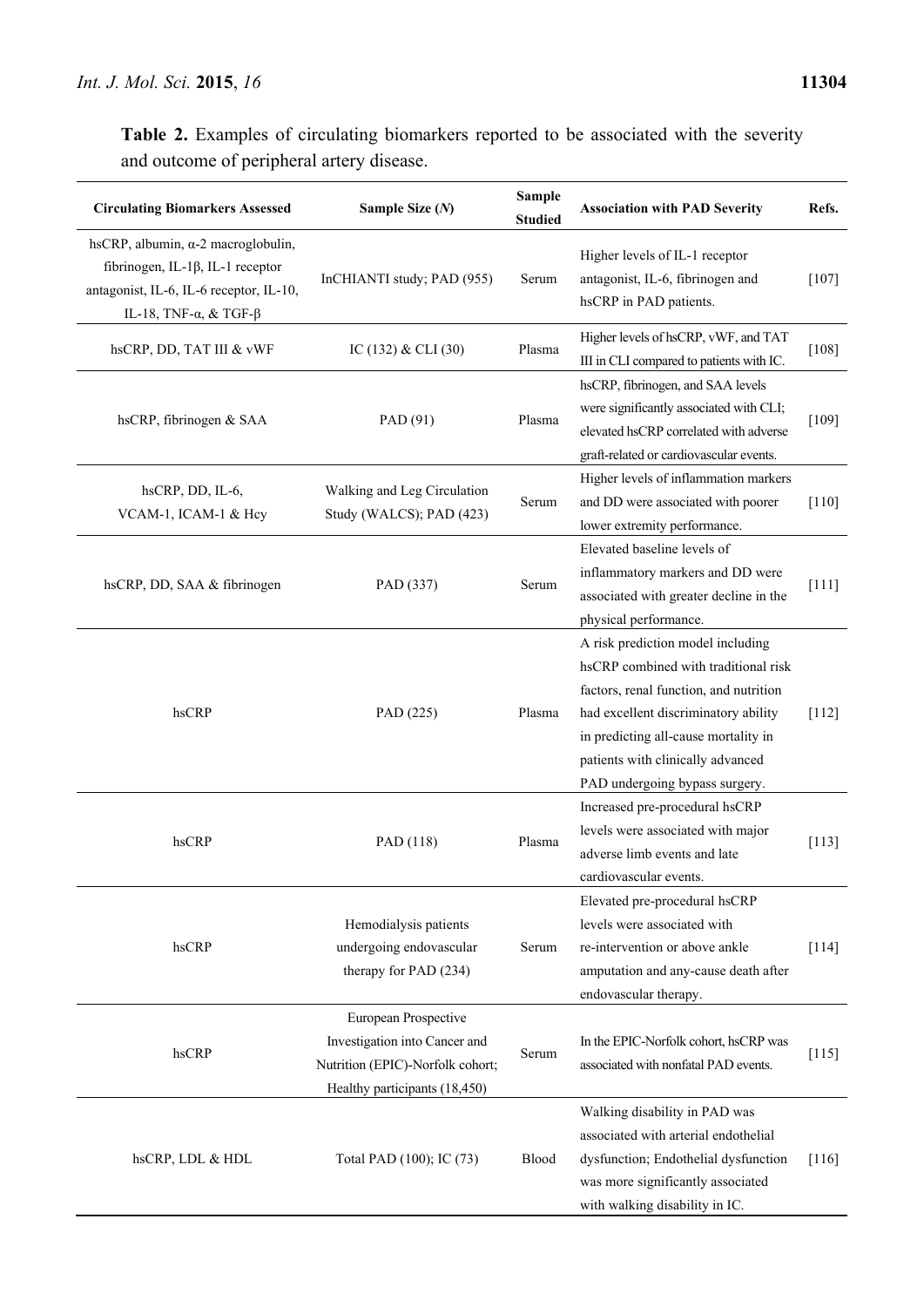| <b>Circulating Biomarkers Assessed</b> | Sample Size (N)                               | <b>Sample</b><br><b>Studied</b> | <b>Association with PAD Severity</b>   | Refs.   |
|----------------------------------------|-----------------------------------------------|---------------------------------|----------------------------------------|---------|
| ApoA-I, HDL, Hcy,                      | Elderly volunteers from<br>rural Sicily (667) | Serum                           | Decreased ApoA-I and increased         | $[91]$  |
| folate & vitamin B12                   |                                               |                                 | Hey were predictors of ABI.            |         |
|                                        | PAD (112)                                     | Serum                           | Increased sVCAM-1 and sICAM-1          | $[117]$ |
| VCAM-1, ICAM-1 & MCP-1                 |                                               |                                 | were associated with PAD.              |         |
|                                        | PAD (148)                                     | Serum                           | African American women with            | $[96]$  |
|                                        |                                               |                                 | symptomatic PAD had an increased       |         |
| ICAM-1, leptin, Apolipoprotein-CIII    |                                               |                                 | oxidative stress related markers       |         |
|                                        |                                               |                                 | compared with men.                     |         |
| <b>MPO</b>                             |                                               | Plasma                          | Plasma level was useful for risk       | $[118]$ |
|                                        | PAD (406)                                     |                                 | stratification of PAD.                 |         |
|                                        | PAD (108)                                     | Blood                           | Low thrombin generation potential      | $[119]$ |
| TRAP-6-inducible                       |                                               |                                 | was associated with an 11.7-fold       |         |
| P-selectin expression                  |                                               |                                 | increased risk of future               |         |
|                                        |                                               |                                 | atherothrombotic events.               |         |
| Galectin-3                             | CLI(55)                                       | Serum                           | Increased levels of Galectin-3 in CLI. | $[120]$ |
|                                        |                                               | Serum                           | Patients with PCA had higher levels    | $[121]$ |
|                                        | PCA (100), PAD (300) &                        |                                 | of NT pro-BNP than PAD and             |         |
| NT-pro-BNP                             |                                               |                                 | controls suggestive of an adverse      |         |
|                                        | healthy controls (300)                        |                                 | hemodynamic milieu and                 |         |
|                                        |                                               |                                 | increased risk for adverse             |         |
|                                        |                                               |                                 | cardiovascular outcomes.               |         |
|                                        | PAD (481)                                     | Serum                           | Higher levels of NT-pro-BNP were       | $[122]$ |
| NT-pro-BNP                             |                                               |                                 | independently associated with a        |         |
|                                        |                                               |                                 | lower ordinal walking category or      |         |
|                                        |                                               |                                 | functional capacity.                   |         |
| Ang2, Tie2, VEGF,                      | PAD (46) & healthy controls (23)              | Plasma                          | Levels of VEGF and sTie2 were          | $[85]$  |
| VEGFR-1 & PIGF                         |                                               |                                 | significantly increased in CLI.        |         |
|                                        |                                               | Serum                           | Increased anti-angiogenic              | $[123]$ |
| <b>VEGF-A 165b</b>                     | PAD(18)                                       |                                 | VEGF-165b and a corresponding          |         |
|                                        |                                               |                                 | reduction in levels of the             |         |
|                                        |                                               |                                 | pro-angiogenic VEGF-A165a.             |         |

**Table 2.** *Cont.*

Abbreviations: ALI, Acute limb ischemia; Ang2, Angiopoietin-2; CLI, Critical limb ischemia; DD, D-Dimer; Hcy, Homocysteine; HDL, High-density lipoprotein; hsCRP, high-sensitivity C-reactive protein; IC, Intermittent claudication; ICAM, Intercellular adhesion molecule; IL, Interleukin; LDL, Low-density lipoprotein; MCP-1, Monocyte chemotactic protein 1; MPO, Myeloperoxidase; MMP, Matrix metalloproteinase; NO, Nitric oxide; NT-pro-BNP, *N*-terminal pro-B-type natriuretic peptide; PAD, Peripheral artery disease; PCA, Poorly compressible arteries; PlGF, Placenta growth factor; SAA, serum amyloid A; TAT III, Thrombin-antithrombin III; TGF-β, Transforming growth factor-β; TIMP, Tissue inhibitor of matrix metalloprotenase; TNF, Tumour necrosis factor; VCAM, Vascular adhesion molecule; VEGF, Vascular endothelial growth factor; vWF, von Willebrand factor.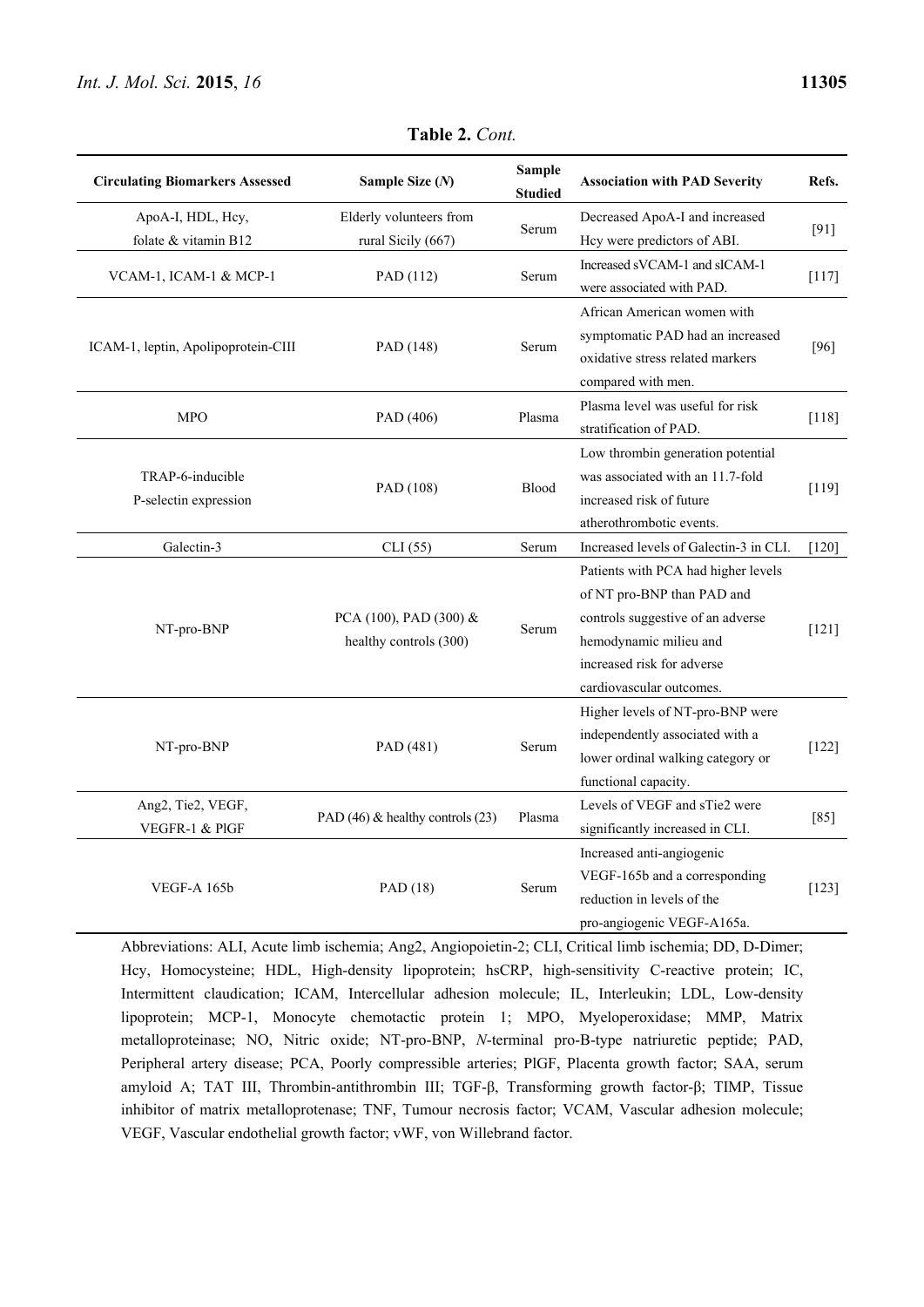### 6.2.1. Markers of Inflammation

Multiple studies have reported that inflammation associated biomarkers circulate at higher levels in PAD patients with more severe disease [68,70,107–109,124] (Table 2). Cholesterol undergoes oxidation via both enzymatic stress-driven and free radical-mediated mechanisms and generates a range of oxysterols. Accumulation of hydroxycholesterols (HC) such as 25-HC, 27-HC and 24S-HC in the aortic intima was associated with systemic inflammatory activity and advanced atherosclerotic disease in individuals with severe PAD [125]. In the National Health and Nutrition Examination Survey of American men and women aged ≥40 years (*n* = 4787), elevated levels of hsCRP, fibrinogen, and leukocyte counts were associated with lower ABI values [68]. High levels of the inflammatory markers IL-6, hsCRP, soluble vascular adhesion molecule-1 (sVCAM-1) and soluble intercellular adhesion molecule-1 (sICAM-1) have been reported to be associated with accelerated functional decline in PAD patients [69,82,110,111,117] and with PAD complications such as amputation or general complications such as MI, stroke and death (Table 2). A risk prediction model was developed in a prospective cohort study of patients with clinically advanced PAD undergoing lower extremity bypass surgery  $(n = 225)$ , followed up for a median of 893 days). The study showed that the traditional risk factors and circulating markers of inflammation such as hsCRP, sVCAM-1, renal function, and nutrition had excellent discriminatory ability in predicting all-cause mortality in PAD patients [112]. hsCRP has been shown to be an independent predictor of adverse cardiovascular outcomes and increased risk of secondary interventions or limb loss in PAD patients [126]. Elevated pre-procedural serum levels of hsCRP have been associated with requirement for re-intervention or above ankle amputation and mortality after endovascular therapy in haemodialysis patients with PAD [114]. Similar findings have been reported in other PAD patient groups [113]. A recent large prospective cohort study involving 18,450 participants (European Prospective Investigation into Cancer and Nutrition (EPIC)—Norfolk cohort) reported a strong and independent association between elevated hsCRP levels and an increased risk of PAD complications [115].

#### 6.2.2. Markers of Oxidative Stress and Endothelial Damage

Myeloperoxidase (MPO) is a peroxidase enzyme stored in neutrophils and a key mediator of inflammatory and redox-dependent processes in atherosclerosis. MPO has been reported to promote atherosclerosis via inducing oxidative stress in animal models [127,128]. A previous study suggested the potential value of using plasma MPO for risk stratification of major adverse events in PAD patients [118]. Similarly, *in vitro* thrombin generation potential was reported to correlate inversely with protease-activated receptors (PAR)-1-mediated platelet activation and was linked to the occurrence of athero-thrombotic events in patients with PAD [119]. The protein Galectin-3 is a soluble β-galactoside-binding lectin protein that has been implicated in athero-thrombosis and suggested as a biomarker for heart failure [129]. A five-year follow-up study of 309 PAD patients reported that circulating Galectin-3 concentrations were significantly and independently associated with an increased risk for CVD mortality (OR = 2.24, 95% CI: 1.06–4.73;  $p < 0.05$ ) suggesting its potential use as a prognostic marker [130].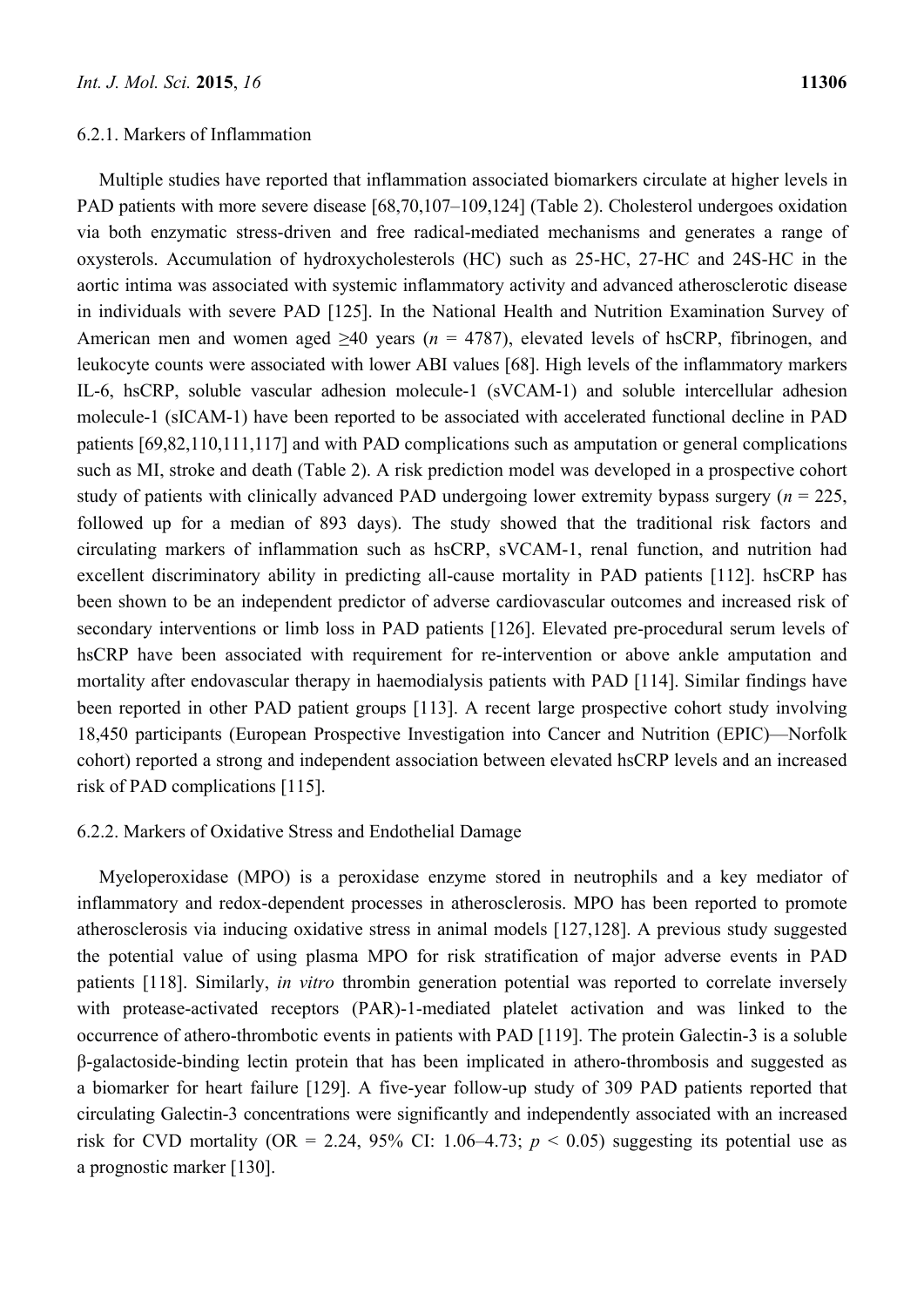Arterial occlusion results in inadequate oxygen supply to the lower extremities and concurrent defective clearance of toxic metabolites. The net result is the accumulation of ROS, leading to tissue necrosis and microcirculatory damage that eventually result in irreversible deterioration and injury to the endothelial lining [131,132]. A previous study reported that reduced walking ability in PAD patients was associated with arterial endothelial dysfunction [116]. In another study however circulating concentrations of the endothelial marker NO were not associated with the severity of PAD [69]. Plasma levels of ROS markers, such as thiobarbituric acid-reactive substances (TBARS), sICAM-1 and antioxidants were increased in IC patients indicating that increased ROS production and damaged electron transport chain complexes may contribute to PAD and may serve as potential markers for its severity [52,77,133].

A recent report suggests that serum *N*-terminal pro-B-type natriuretic peptide (NT-pro-BNP) levels are associated with functional capacity in patients with PAD and may be a marker of hemodynamic stress in these patients [122]. Natriuretic peptides are mainly secreted from the heart in response to increased wall stress and NT-pro-BNP is elevated in patients with increased left ventricular mass and coronary heart disease, in addition to PAD [134]. Higher levels of circulating NT-pro-BNP have been associated with increased CVD mortality in PAD patients [113], and also patients with CHD [135,136]. Serum NT-pro-BNP levels were reported to be significantly higher in patients with poorly compressible arteries (PCA) than in those with PAD [121]. PCA occur due to medial arterial calcification and patients with PCA have an elevated ABI. Medial arterial calcification is associated with a number of chronic disease conditions and an increased risk predictor for CVD events and lower extremity amputation [137]. Even though medial arterial calcification and intimal calcification (which is a hallmark of atherosclerosis) may coexist, these two conditions are suggested to be distinct [138]. A recent report on the histopathological assessment of PAD (176 upper and lower leg artery specimens) patients highlights that the most common observations were medial calcification (present in 72% of arteries examined) and intimal thickening without lipid (present in 68% of arteries examined). Classical atherosclerosis was only identified in 23% of arteries [139]. Non-atheromatous intimal thickening was frequently observed, resulting in complete occlusion in some vessels. This suggests that vascular lesions in PAD patients may have additional pathological mechanisms other than atherosclerosis alone.

#### 6.2.3. Markers of Vascular Remodeling

One of the most studied markers of angiogenesis in PAD is VEGF and its receptors R1 and R2. VEGF-R1 is characteristically up-regulated by hypoxia and its soluble form has been proposed as a marker for CLI. Patients with advanced PAD have been reported to have elevated serum and tissue levels of VEGF compared to age matched healthy volunteers [84,85]. Furthermore, VEGF values in Fontaine class IV patients have been reported to be almost double that in healthy controls. High circulating VEGF levels have been associated with poor outcomes, such as major amputation, suggesting serum VEGF to be a potential marker for PAD severity. These findings could be interpreted as suggesting that administration of VEGF in an attempt to achieve therapeutic angiogenesis for CLI may not be safe [140]. It is however likely that the association of high VEGF concentrations with poor outcome reflects reverse causality as a response to the severity of ischemia rather than a cause.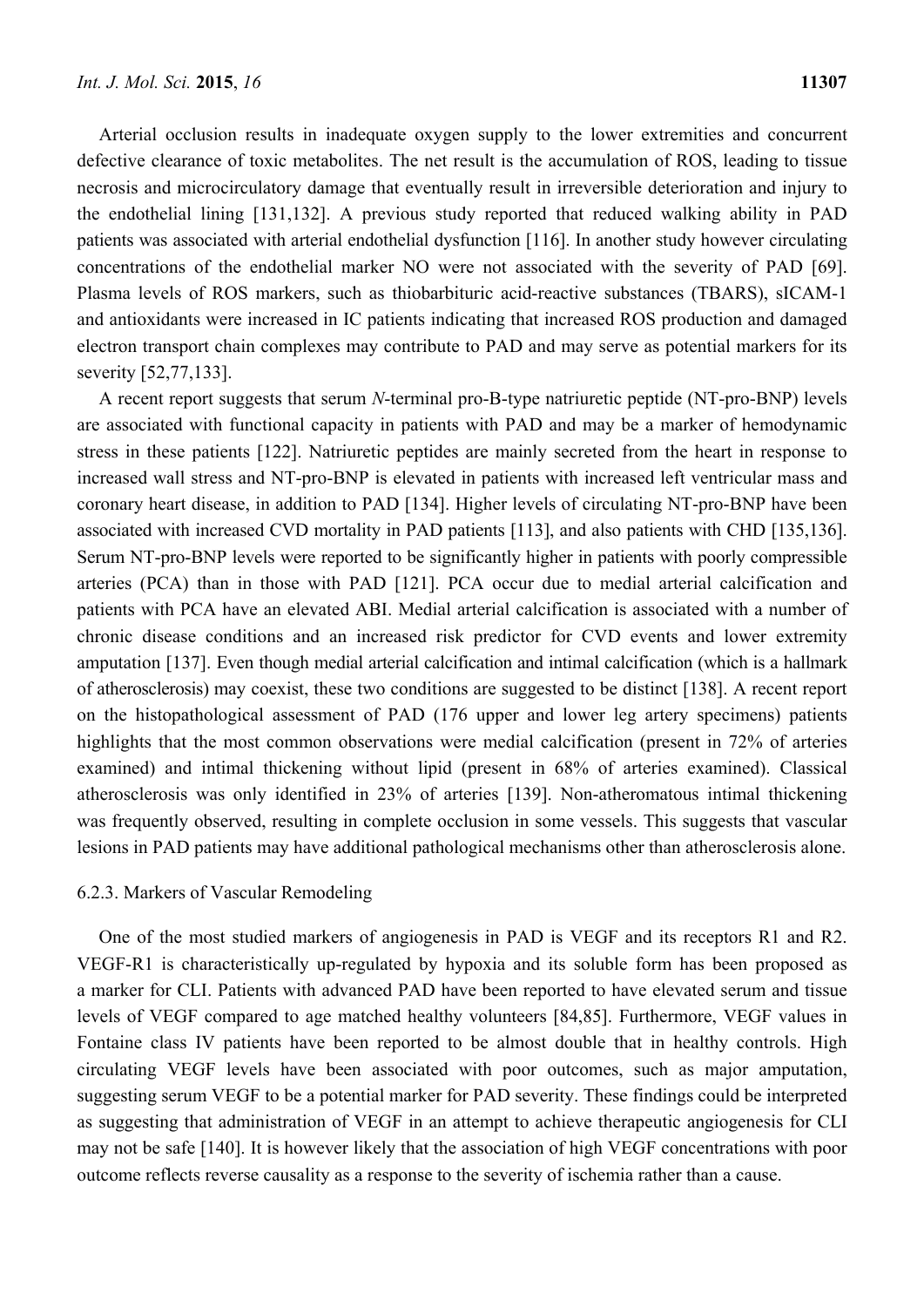Another, member of the VEGF family is VEGF-A, which exists as several isoforms produced as a result of alternative splicing. Reduced levels of circulating levels of total VEGF-A have been observed in IC patients compared to healthy controls [71]. Lower levels of total VEGF-A have also been associated with a reduction in capillary to muscle fibre ratio in PAD subjects [141]. A recent report suggested that in PAD, vascular insufficiency occurs in spite of elevated levels of total VEGF-A [123]. However, further analysis showed that PAD was associated with elevated levels of a VEGF-A splice isoform, VEGF-A165b and a corresponding reduction in levels of the VEGF-A165a splice isoform. Further studies in a rodent model suggested that VEGFA-165b had anti-angiogenic properties and the VEGF-A165a isoform was pro-angiogenic. Studies in a mouse model of PAD suggested that administration of VEGF-A165b inhibited revascularization [123]. Additional studies are warranted in patients in different PAD stages to understand the use of various VEGF-A isoforms as markers of angiogenesis status. Higher levels of plasma angiopoietin-2 (Ang2), and soluble Tie2 (sTie2) have been reported in patients with CLI compared to those with IC [85], indicating that there are other potential circulating biomarkers of disease severity that warrant attention.

The ECM plays a major role in regulating angiogenesis and *in vitro* and *in vivo* studies suggest a crucial role of proteolytic enzymes and matrix proteins in creating a permissive microenvironment to promote blood vessel sprouting [142–144]. Reorganization of the ECM, promoted by MMPs, creates space required for expansive remodeling of the pre-existing collaterals. Circulating levels of MMP-2, MMP-9, MMP-19 and Tissue inhibitor of metalloproteinase (TIMP)-1 have been reported to be elevated in CLI patients [74,82,145]. Furthermore, elevated plasma levels of MMP-2 and MMP-9 have been associated with PAD severity [146]. A previous study reported that the levels of both MMP-2 and MMP-9 (both the latent and the active forms) significantly increased during the active phase of limb reperfusion [147]. This temporal increase in MMP activity coincided with enhanced exposure of the unique cryptic collagen epitope (HU177) which has been previously implicated in angiogenesis in ischemic muscle. These findings suggest an important role for collagen remodeling during the active phase of ischemic limb reperfusion. Furthermore, studies in an animal model suggest that MMP-9 is essential for ischemia induced neovascularization by modulating bone marrow derived EPCs. MMP-9 deficiency impairs ischemia-induced neovascularization, through a reduction in EPC mobilization, migration, and vasculogenesis functions [148]. Additionally, use of ischemic muscle markers is only likely to be practical clinically if circulating forms of these markers are reflective of those in the muscle. It is not currently clear whether any reliable relationship exists between blood and muscle marker levels.

#### **7. Conclusions**

In this review, we have presented an overview of markers associated with PAD presence and outcome. A number of limitations exist for circulating markers currently identified. There is little consensus on which markers are consistently associated with PAD and there are definite challenges in identifying markers that are PAD-specific. The circulating markers should ideally reflect the changes occurring in the ischemic lower-limb muscles. In order to have clinical utility, the circulating biomarkers should predict risk independently of other established PAD risk factors. Furthermore, the circulating marker should be specific and sensitive and easily assayed.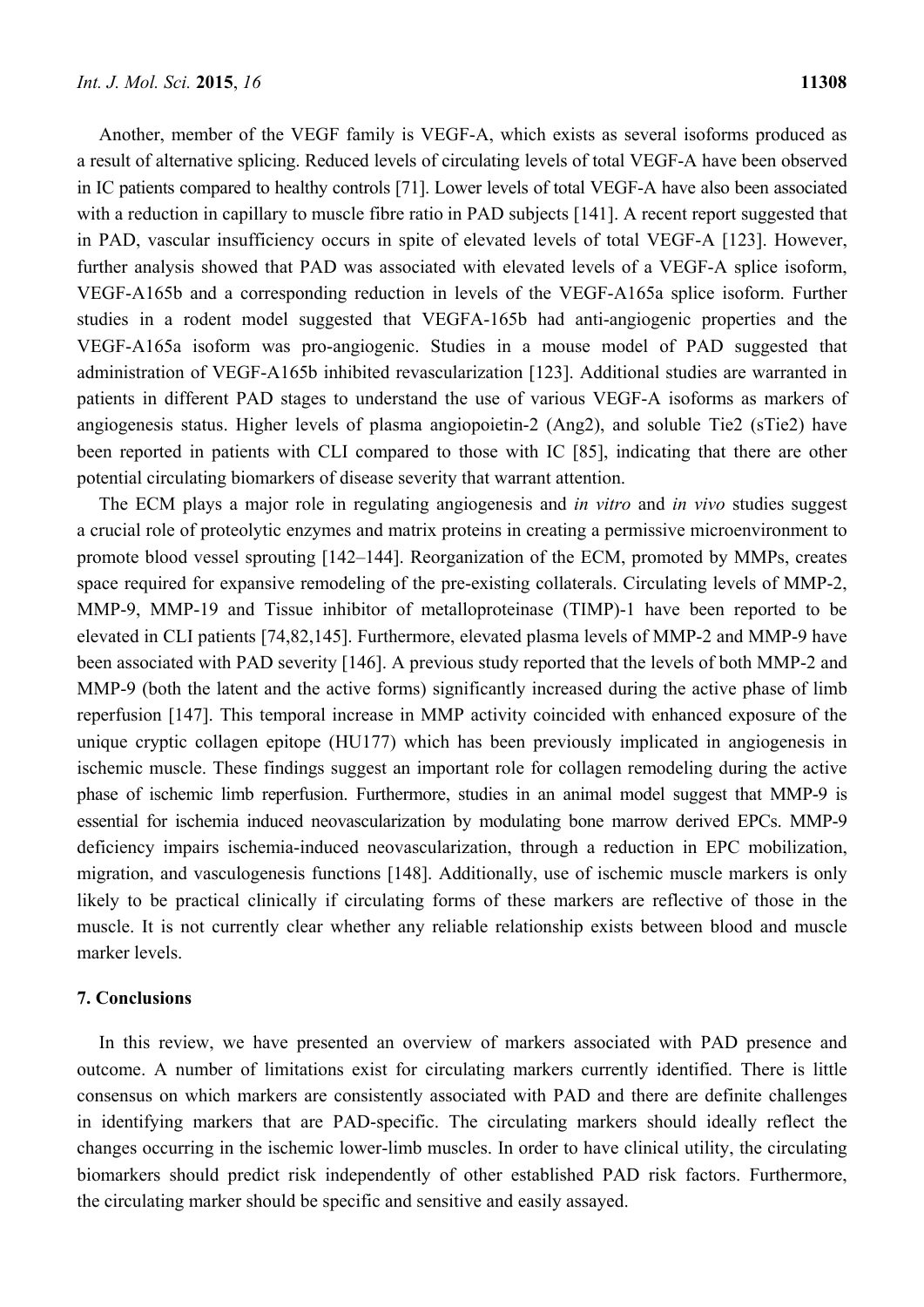Biomarkers that could effectively predict PAD development, progression and outcome could be extremely useful in the clinical setting [149–151]. Ideally such markers would also identify patients best suited to different types of treatment. Currently, however, there is no convincing evidence that the markers investigated are reliable and specific. Even though novel markers such as Rho-kinase activity, human cartilage glycoprotein-39, TWEAK and PON-3, have been associated with PAD presence, their validity as reliable marker is unclear as these individual reports are frequently not followed by other replication studies. Some markers of inflammation, such as B2M, hsCRP and interleukins, oxidative stress, such as NO and NOX-2, ECM remodeling, such as TGF-β1, TSP-1 and VEGF, and circulating progenitor cell populations have been consistently associated with PAD presence (Figure 2). Similarly, markers of inflammation, such as hsCRP and sVCAM-1, oxidative stress, such as MPO and NT-pro-BNP, ECM remodeling, such as VEGF, VEGF-A isoforms and MMPs, have been consistently associated with PAD severity. Since cell therapy is a promising approach in PAD management, assessment of circulating stem cell populations may be of potential value. A comprehensive characterization of the circulating progenitor cell markers may be useful in identifying patients suitable for cell therapies. It should also be noted that initial investigations often over-estimates the effect size of a discovered association and thus it is important to re-assess findings in different populations. Thus it is important that prospective studies using large patient populations are conducted to validate biomarkers of interest to gain insight into their "real-world" benefit as diagnostic or prognostic aids.

In summary: (1) PAD is multifactorial; therefore single biomarker may not be powerful enough for reliable diagnosis and/or prognosis. Rather a combination of risk factor and circulating marker data may be needed; (2) Identifying a marker specific to PAD rather than general athero-thrombosis may be technically challenging; (3) Despite considerable effort, no biomarkers have been currently shown as sufficiently robust to be incorporated into clinical practice. Even though a number of currently identified circulating markers show promise, further larger studies focused on the clinical value of such markers over existing risk predictors are needed.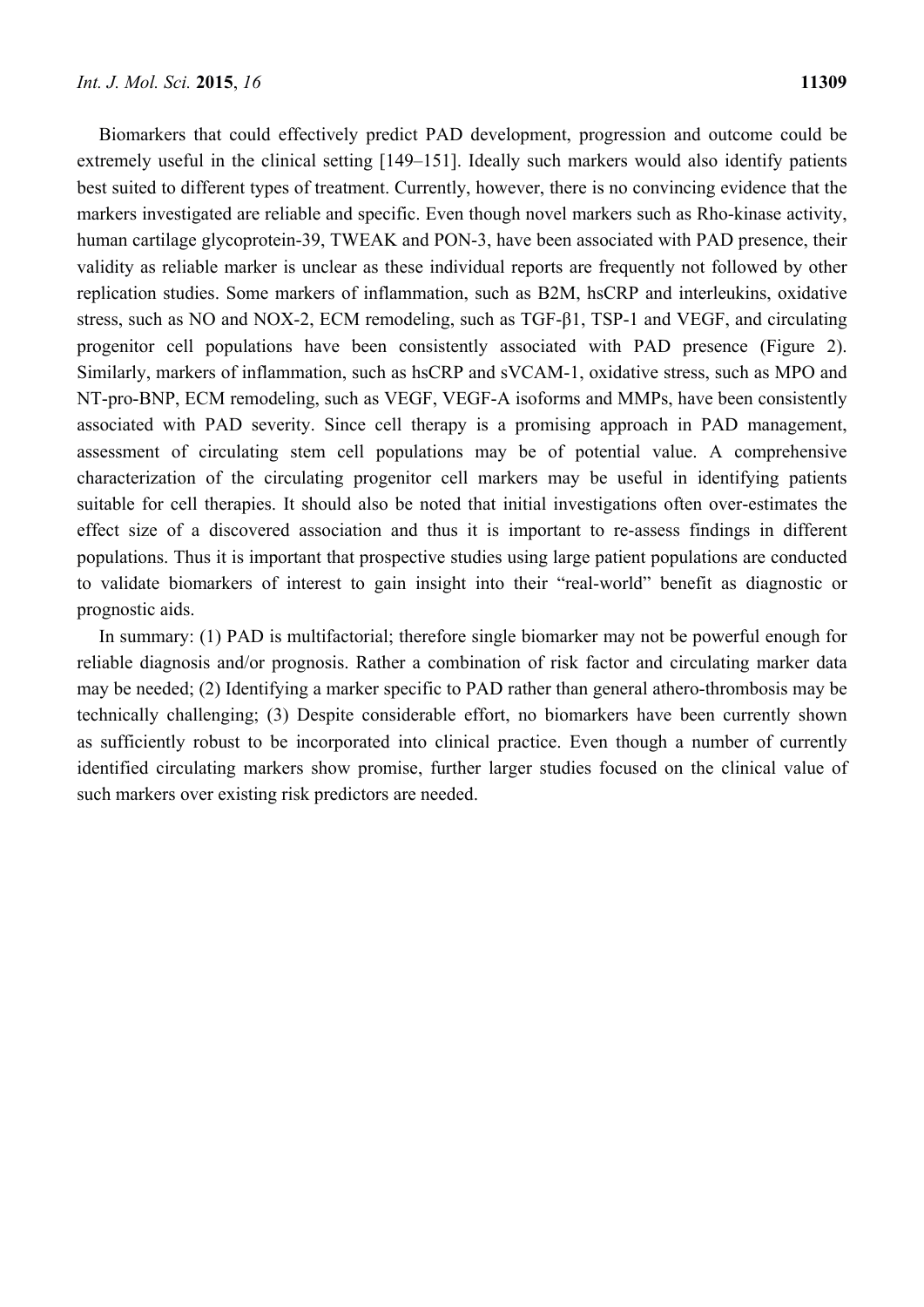

**Figure 2.** Circulating biomarkers in peripheral artery disease. A schematic depiction of the stages at which circulating biomarkers could be informative in the peripheral artery disease (PAD) course. Since PAD is multifactorial it is likely that a single biomarker may not be sufficient to predict diagnosis or prognosis. Since PAD development and progression is due to the interaction of multiple factors, it is possible that the combination of a number of biomarkers may be preferable to a single maker. Abbreviations: ABI, Ankle brachial index; Ang-2, Angiopoetin-2; ApoA1, Apolipoprotein A1; B2M, β-2-microglobulin; EPC, Endothelial progenitor cell; HCgp, Human cartilage glycoprotein; Hcy, Homocysteine; hsCRP, high sensitivity C-reactive protein; IL, Interleukin; Lp-a, Lipoprotein-1; MMP, Matrix mettalloprotenase; MPO, Myeloperoxidase; NO, Nitric oxide; NOX, NADPH Oxidase; NT-pro-BNP, *N*-terminal pro-B-type natriuretic peptide; OxPL/ApoB, Oxidised phospholipids on ApoB100 containing lipoproteins; PAD, Peripheral artery disease; PAR, Protease activated receptor; PON, Paraoxonase; sICAM-1, soluble Intercellular adhesion molecule-1; sRAGE, soluble receptor for advanced glycation end product; sTie-2, soluble Tyrosine kinase with immunoglobulin-like and EGF-like domains 2; sVCAM-1, soluble Vascular cell adhesion molecule-1; TBARS, Thiobarbituric acid-reactive substrates; TGF, Transforming growth factor; TWEAK, Tumour necrosis factor like weak inducer of apoptosis; TSP, Thrombospondin; TIMP, Tissue inhibitor of matrix metalloproteinase; VEGF, Vascular endothelial growth factor.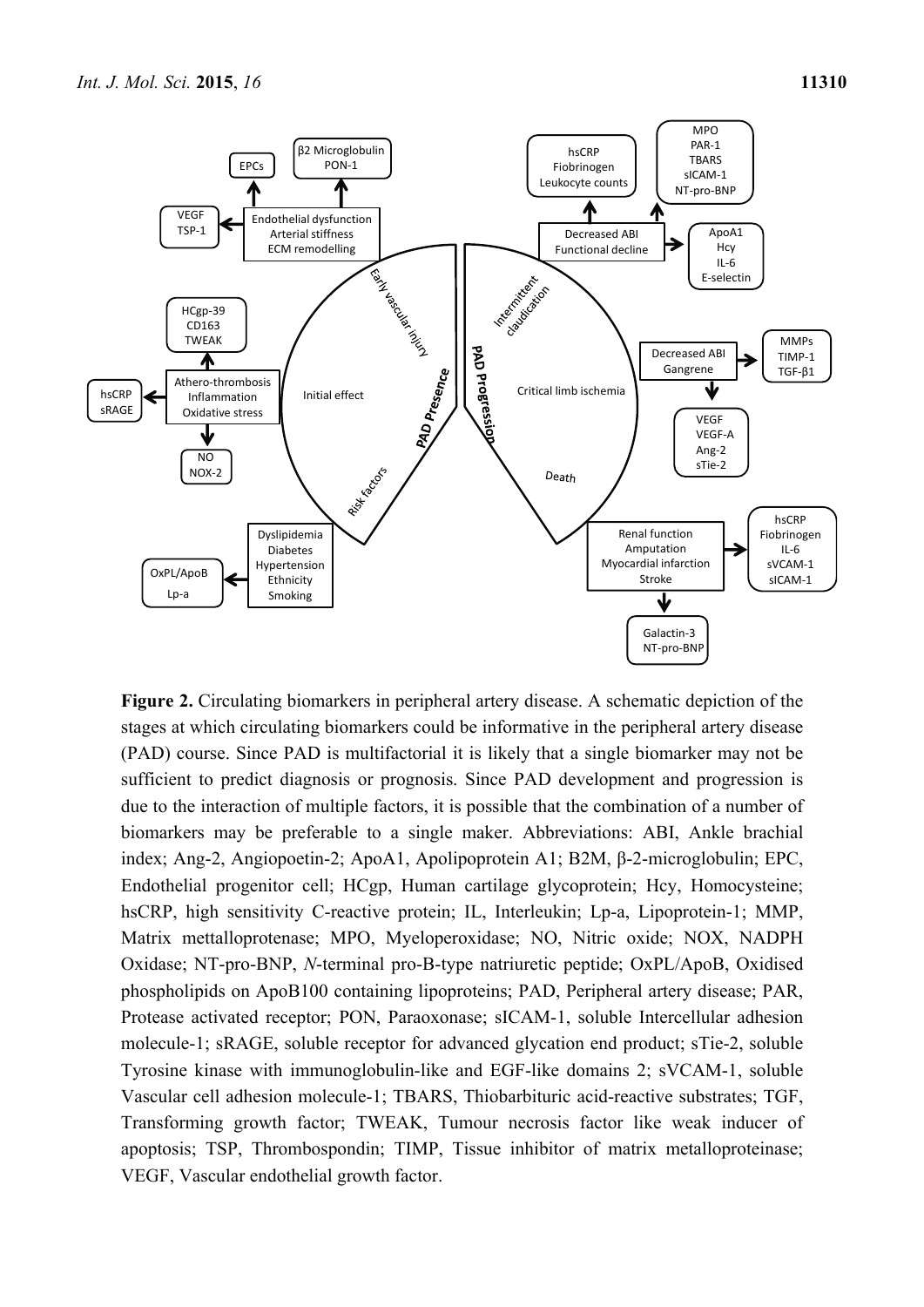#### **Acknowledgments**

This work was funded in part by grants from the National Health and Medical Research Council (1063476, 1021416, 1003707 and 1000967), the Queensland Government and the Townsville Hospital Private Practice Trust. Jonathan Golledge holds a Practitioner Fellowship from the National Health and Medical Research Council, Australia (1019921) and a Senior Clinical Research Fellowship from the Queensland Government. This work was also funded by a Faculty Grant Scheme, College of Medicine and Dentistry, James Cook University. The funding bodies played no role in generation of the data presented in this publication.

# **Author Contributions**

Smriti Murali Krishna designed the review, was responsible for figure and table preparation, screened the literature, and wrote the manuscript. Joseph. V. Moxon contributed to manuscript preparation and revised the manuscript. Jonathan Golledge critically revised the manuscript.

# **Conflicts of Interest**

The authors declare no conflict of interest.

#### **References**

- 1. Knowles, J.W.; Assimes, T.L.; Li, J.; Quertermous, T.; Cooke, J.P. Genetic susceptibility to peripheral arterial disease: A dark corner in vascular biology. *Arterioscler. Thromb. Vasc. Biol.*  **2007**, *27*, 2068–2078.
- 2. Subherwal, S.; Patel, M.R.; Kober, L.; Peterson, E.D.; Bhatt, D.L.; Gislason, G.H.; Olsen, A.M.; Jones, W.S.; Torp-Pedersen, C.; Fosbol, E.L. Peripheral artery disease is a coronary heart disease risk equivalent among both men and women: Results from a nationwide study. *Eur. J. Prev. Cardiol.*  **2015**, *22*, 317–325.
- 3. Walker, T.G. Acute limb ischemia. *Tech. Vasc. Interv. Radiol.* **2009**, *12*, 117–129.
- 4. Norman, P.E.; Eikelboom, J.W.; Hankey, G.J. Peripheral arterial disease: Prognostic significance and prevention of atherothrombotic complications. *Med. J. Aust.* **2004**, *181*, 150–154.
- 5. Bergiers, S.; Vaes, B.; Degryse, J. To screen or not to screen for peripheral arterial disease in subjects aged 80 and over in primary health care: A cross-sectional analysis from the belfrail study. *BMC Family Pract.* **2011**, *12*, 39.
- 6. Hirsch, A.T.; Criqui, M.H.; Treat-Jacobson, D.; Regensteiner, J.G.; Creager, M.A.; Olin, J.W.; Krook, S.H.; Hunninghake, D.B.; Comerota, A.J.; Walsh, M.E.; *et al.* Peripheral arterial disease detection, awareness, and treatment in primary care. *JAMA* **2001**, *286*, 1317–1324.
- 7. Allison, M.A.; Ho, E.; Denenberg, J.O.; Langer, R.D.; Newman, A.B.; Fabsitz, R.R.; Criqui, M.H. Ethnic-specific prevalence of peripheral arterial disease in the united states. *Am. J. Prev. Med.*  **2007**, *32*, 328–333.
- 8. Selvin, E.; Erlinger, T.P. Prevalence of and risk factors for peripheral arterial disease in the united states: Results from the national health and nutrition examination survey, 1999–2000. *Circulation* **2004**, *110*, 738–743.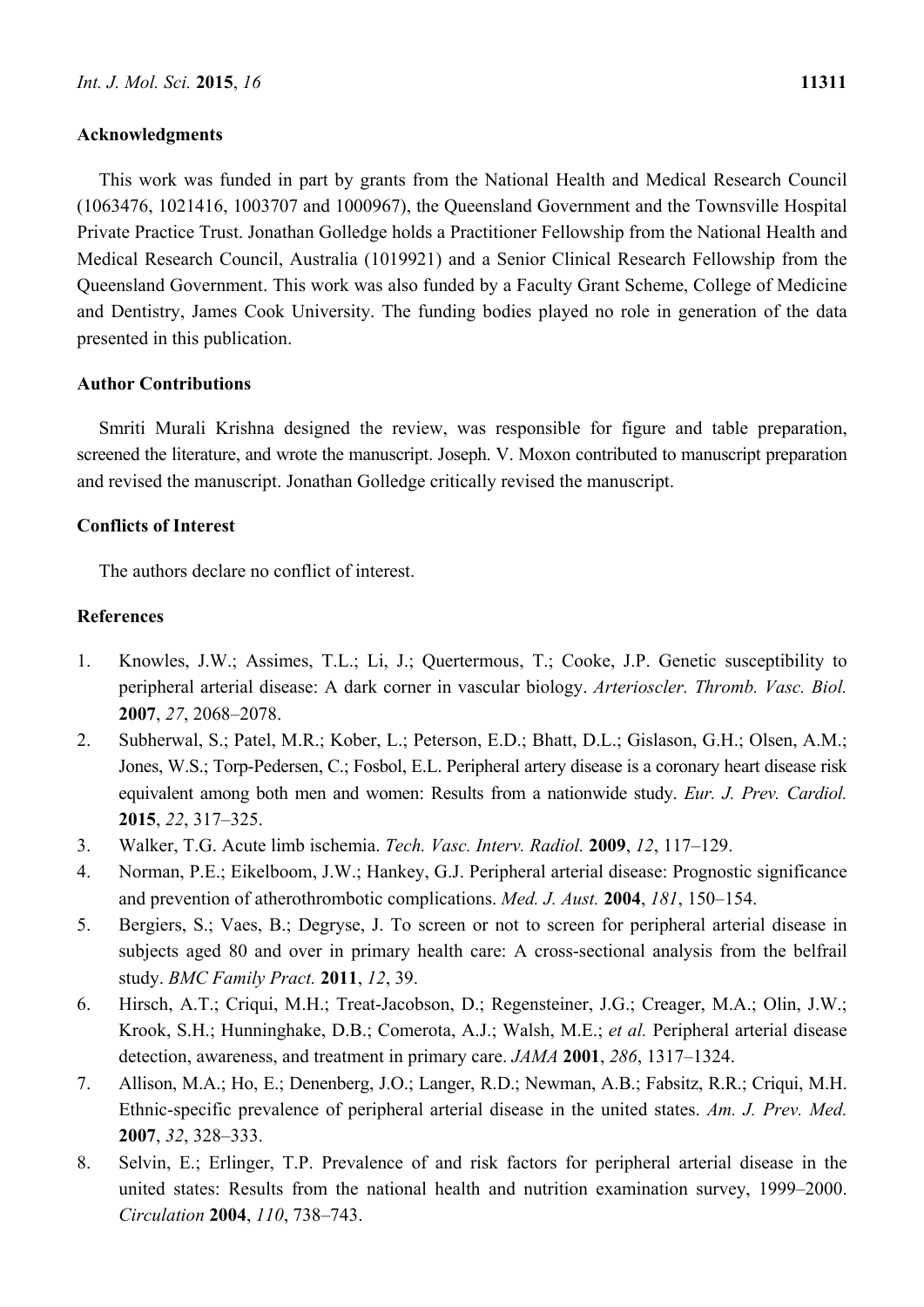- 9. Dohmen, A.; Eder, S.; Euringer, W.; Zeller, T.; Beyersdorf, F. Chronic critical limb ischemia. *Dtsch. Arztebl. Int.* **2012**, *109*, 95–101.
- 10. Norgren, L.; Hiatt, W.R.; Dormandy, J.A.; Nehler, M.R.; Harris, K.A.; Fowkes, F.G.; Bell, K.; Caporusso, J.; Durand-Zaleski, I.; Komori, K.; *et al.* Inter-society consensus for the management of peripheral arterial disease (TASC II). *Eur. J. Vasc. Endovasc. Surg.* **2007**, *33* (Suppl. S1), S1–S75.
- 11. Fowkes, F.G.; Rudan, D.; Rudan, I.; Aboyans, V.; Denenberg, J.O.; McDermott, M.M.; Norman, P.E.; Sampson, U.K.; Williams, L.J.; Mensah, G.A.; *et al.* Comparison of global estimates of prevalence and risk factors for peripheral artery disease in 2000 and 2010: A systematic review and analysis. *Lancet* **2013**, *382*, 1329–1340.
- 12. Society for Vascular Surgery Lower Extremity Guidelines Writing Group; Conte, M.S.; Pomposelli, F.B.; Clair, D.G.; Geraghty, P.J.; McKinsey, J.F.; Mills, J.L.; Moneta, G.L.; Murad, M.H.; Powell, R.J.; *et al.* Society for vascular surgery practice guidelines for atherosclerotic occlusive disease of the lower extremities: Management of asymptomatic disease and claudication. *J. Vasc. Surg.* **2015**, *61*, S2–S41.
- 13. Hirsch, A.T.; Hartman, L.; Town, R.J.; Virnig, B.A. National health care costs of peripheral arterial disease in the medicare population. *Vasc. Med.* **2008**, *13*, 209–215.
- 14. Adam, D.J.; Beard, J.D.; Cleveland, T.; Bell, J.; Bradbury, A.W.; Forbes, J.F.; Fowkes, F.G.; Gillepsie, I.; Ruckley, C.V.; Raab, G.; *et al.* Bypass *versus* angioplasty in severe ischaemia of the leg (basil): Multicentre, randomised controlled trial. *Lancet* **2005**, *366*, 1925–1934.
- 15. Lawall, H.; Bramlage, P.; Amann, B. Treatment of peripheral arterial disease using stem and progenitor cell therapy. *J. Vasc. Surg.* **2011**, *53*, 445–453.
- 16. Hirsch, A.T.; Haskal, Z.J.; Hertzer, N.R.; Bakal, C.W.; Creager, M.A.; Halperin, J.L.; Hiratzka, L.F.; Murphy, W.R.; Olin, J.W.; Puschett, J.B.; *et al.* Acc/aha 2005 practice guidelines for the management of patients with peripheral arterial disease (lower extremity, renal, mesenteric, and abdominal aortic): A collaborative report from the american association for vascular surgery/society for vascular surgery, society for cardiovascular angiography and interventions, society for vascular medicine and biology, society of interventional radiology, and the acc/aha task force on practice guidelines (writing committee to develop guidelines for the management of patients with peripheral arterial disease): Endorsed by the american association of cardiovascular and pulmonary rehabilitation; national heart, lung, and blood institute; society for vascular nursing; transatlantic inter-society consensus; and vascular disease foundation. *Circulation* **2006**, *113*, e463–e654.
- 17. Norgren, L.; Hiatt, W.R.; Dormandy, J.A.; Nehler, M.R.; Harris, K.A.; Fowkes, F.G.; TASC II Working Group. Inter-society consensus for the management of peripheral arterial disease (TASC II). *J. Vasc. Surg.* **2007**, *45*, S5–S67.
- 18. Varu, V.N.; Hogg, M.E.; Kibbe, M.R. Critical limb ischemia. *J. Vasc. Surg.* **2010**, *51*, 230–241.
- 19. Lau, J.F.; Weinberg, M.D.; Olin, J.W. Peripheral artery disease. Part 1: Clinical evaluation and noninvasive diagnosis. *Nat. Rev. Cardiol.* **2011**, *8*, 405–418.
- 20. Cheshire, N.J.; Wolfe, J.H.; Noone, M.A.; Davies, L.; Drummond, M. The economics of femorocrural reconstruction for critical leg ischemia with and without autologous vein. *J. Vasc. Surg.*  **1992**, *15*, 167–174; discussion 174–165.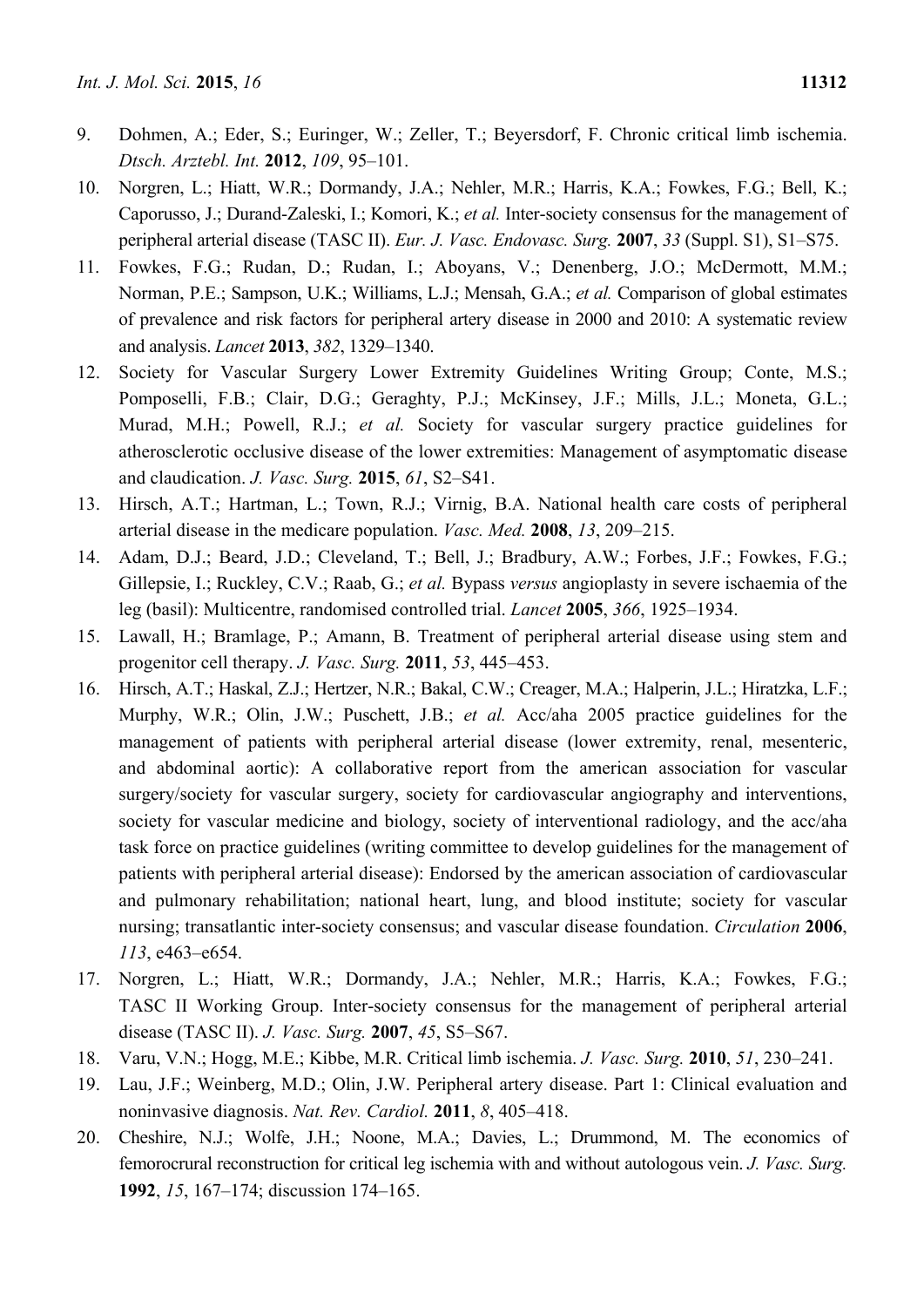- 21. Albers, M.; Fratezi, A.C.; de Luccia, N. Assessment of quality of life of patients with severe ischemia as a result of infrainguinal arterial occlusive disease. *J. Vasc. Surg.* **1992**, *16*, 54–59.
- 22. Schuler, J.J.; Flanigan, D.P.; Holcroft, J.W.; Ursprung, J.J.; Mohrland, J.S.; Pyke, J. Efficacy of prostaglandin E1 in the treatment of lower extremity ischemic ulcers secondary to peripheral vascular occlusive disease. Results of a prospective randomized, double-blind, multicenter clinical trial. *J. Vasc. Surg.* **1984**, *1*, 160–170.
- 23. Santilli, J.D.; Santilli, S.M. Chronic critical limb ischemia: Diagnosis, treatment and prognosis. *Am. Fam. Physician* **1999**, *59*, 1899–1908.
- 24. Arnold, T.E.; Kerstein, M.D. Secondary distal extension of infrainguinal bypass: Long-term limb and patient survival. *Ann. Vasc. Surg.* **2000**, *14*, 450–456.
- 25. Brumberg, R.S.; Back, M.R.; Armstrong, P.A.; Cuthbertson, D.; Shames, M.L.; Johnson, B.L.; Bandyk, D.F. The relative importance of graft surveillance and warfarin therapy in infrainguinal prosthetic bypass failure. *J. Vasc. Surg.* **2007**, *46*, 1160–1166.
- 26. Davies, M.G. Critical limb ischemia: Cell and molecular therapies for limb salvage. *Methodist DeBakey Cardiovasc. J.* **2012**, *8*, 20–27.
- 27. Sigvant, B.; Wiberg-Hedman, K.; Bergqvist, D.; Rolandsson, O.; Andersson, B.; Persson, E.; Wahlberg, E. A population-based study of peripheral arterial disease prevalence with special focus on critical limb ischemia and sex differences. *J. Vasc. Surg.* **2007**, *45*, 1185–1191.
- 28. Peacock, J.M.; Keo, H.H.; Duval, S.; Baumgartner, I.; Oldenburg, N.C.; Jaff, M.R.; Henry, T.D.; Yu, X.; Hirsch, A.T. The incidence and health economic burden of ischemic amputation in minnesota, 2005–2008. *Prev. Chronic Dis.* **2011**, *8*, A141.
- 29. Meijer, W.T.; Grobbee, D.E.; Hunink, M.G.; Hofman, A.; Hoes, A.W. Determinants of peripheral arterial disease in the elderly: The rotterdam study. *Arch. Intern. Med.* **2000**, *160*, 2934–2938.
- 30. Selvin, E.; Marinopoulos, S.; Berkenblit, G.; Rami, T.; Brancati, F.L.; Powe, N.R.; Golden, S.H. Meta-analysis: Glycosylated hemoglobin and cardiovascular disease in diabetes mellitus. *Ann. Intern. Med.* **2004**, *141*, 421–431.
- 31. Muntner, P.; Wildman, R.P.; Reynolds, K.; Desalvo, K.B.; Chen, J.; Fonseca, V. Relationship between HbA1c level and peripheral arterial disease. *Diabetes Care* **2005**, *28*, 1981–1987.
- 32. Lo, R.C.; Bensley, R.P.; Dahlberg, S.E.; Matyal, R.; Hamdan, A.D.; Wyers, M.; Chaikof, E.L.; Schermerhorn, M.L. Presentation, treatment, and outcome differences between men and women undergoing revascularization or amputation for lower extremity peripheral arterial disease. *J. Vasc. Surg.* **2014**, *59*, 409–418.
- 33. McGinigle, K.L.; Kalbaugh, C.A.; Marston, W.A. Living in a medically underserved county is an independent risk factor for major limb amputation. *J. Vasc. Surg.* **2014**, *59*, 737–741.
- 34. Fadini, G.P.; Agostini, C.; Avogaro, A. Autologous stem cell therapy for peripheral arterial disease meta-analysis and systematic review of the literature. *Atherosclerosis* **2010**, *209*, 10–17.
- 35. Lawall, H.; Bramlage, P.; Amann, B. Stem cell and progenitor cell therapy in peripheral artery disease. A critical appraisal. *Thromb. Haemost.* **2010**, *103*, 696–709.
- 36. Morris, D.R.; Rodriguez, A.J.; Moxon, J.V.; Cunningham, M.A.; McDermott, M.M.; Myers, J.; Leeper, N.J.; Jones, R.E.; Golledge, J. Association of lower extremity performance with cardiovascular and all-cause mortality in patients with peripheral artery disease: A systematic review and meta-analysis. *J. Am. Heart Assoc.* **2014**, *3*, doi:10.1161/JAHA.114.001105.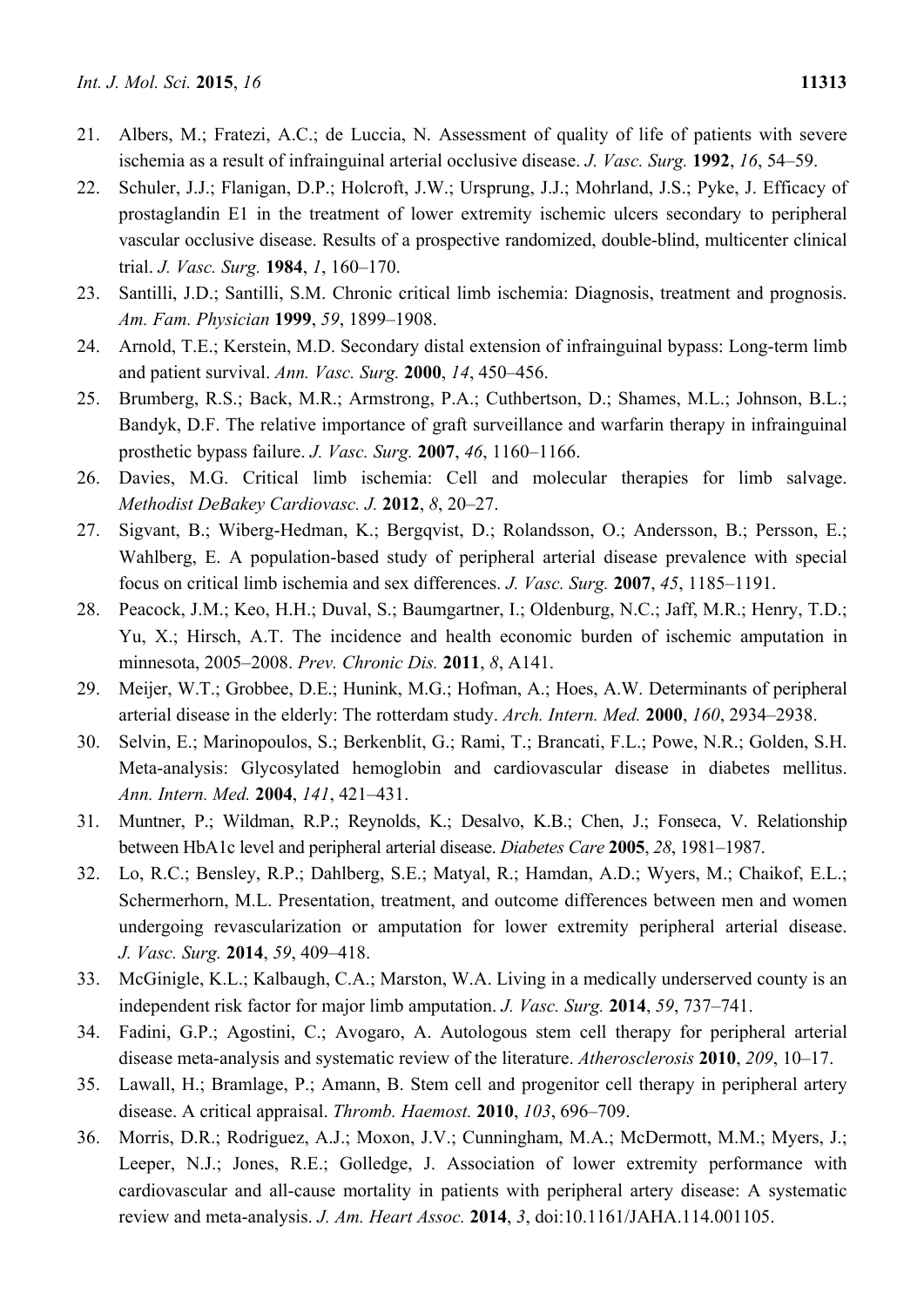- 37. Aranguren, X.L.; Verfaillie, C.M.; Luttun, A. Emerging hurdles in stem cell therapy for peripheral vascular disease. *J. Mol. Med.* **2009**, *87*, 3–16.
- 38. Jones, W.S.; Dolor, R.J.; Hasselblad, V.; Vemulapalli, S.; Subherwal, S.; Schmit, K.; Heidenfelder, B.; Patel, M.R. Comparative effectiveness of endovascular and surgical revascularization for patients with peripheral artery disease and critical limb ischemia: Systematic review of revascularization in critical limb ischemia. *Am. Heart. J.* **2014**, *167*, 489–498.
- 39. Gupta, R.; Tongers, J.; Losordo, D.W. Human studies of angiogenic gene therapy. *Circ. Res.*  **2009**, *105*, 724–736.
- 40. De Haro, J.; Acin, F.; Lopez-Quintana, A.; Florez, A.; Martinez-Aguilar, E.; Varela, C. Meta-analysis of randomized, controlled clinical trials in angiogenesis: Gene and cell therapy in peripheral arterial disease. *Heart Vessels* **2009**, *24*, 321–328.
- 41. Matoba, S.; Tatsumi, T.; Murohara, T.; Imaizumi, T.; Katsuda, Y.; Ito, M.; Saito, Y.; Uemura, S.; Suzuki, H.; Fukumoto, S.; *et al.* Long-term clinical outcome after intramuscular implantation of bone marrow mononuclear cells (therapeutic angiogenesis by cell transplantation (TACT) trial) in patients with chronic limb ischemia. *Am. Heart. J.* **2008**, *156*, 1010–1018.
- 42. Powell, R.J.; Marston, W.A.; Berceli, S.A.; Guzman, R.; Henry, T.D.; Longcore, A.T.; Stern, T.P.; Watling, S.; Bartel, R.L. Cellular therapy with ixmyelocel-T to treat critical limb ischemia: The randomized, double-blind, placebo-controlled RESTORE-CLI trial. *Mol. Ther. J. Am. Soc. Gene Ther.* **2012**, *20*, 1280–1286.
- 43. Coats, P.; Wadsworth, R. Marriage of resistance and conduit arteries breeds critical limb ischemia. *Am. J. Physiol. Heart Circ. Physiol.* **2005**, *288*, H1044–H1050.
- 44. Scholz, D.; Ziegelhoeffer, T.; Helisch, A.; Wagner, S.; Friedrich, C.; Podzuweit, T.; Schaper, W. Contribution of arteriogenesis and angiogenesis to postocclusive hindlimb perfusion in mice. *J. Mol. Cell. Cardiol.* **2002**, *34*, 775–787.
- 45. Kuang, S.; Gillespie, M.A.; Rudnicki, M.A. Niche regulation of muscle satellite cell self-renewal and differentiation. *Cell Stem Cell* **2008**, *2*, 22–31.
- 46. Badimon, L.; Vilahur, G. Thrombosis formation on atherosclerotic lesions and plaque rupture. *J. Intern. Med.* **2014**, *276*, 618–632.
- 47. Popovic, M.; Smiljanic, K.; Dobutovic, B.; Syrovets, T.; Simmet, T.; Isenovic, E.R. Thrombin and vascular inflammation. *Mol. Cell. Biochem.* **2012**, *359*, 301–313.
- 48. Lippi, G.; Franchini, M.; Targher, G. Arterial thrombus formation in cardiovascular disease. *Nat. Rev. Cardiol.* **2011**, *8*, 502–512.
- 49. Koutakis, P.; Myers, S.A.; Cluff, K.; Ha, D.M.; Haynatzki, G.; McComb, R.D.; Uchida, K.; Miserlis, D.; Papoutsi, E.; Johanning, J.M.; *et al*. Abnormal myofiber morphology and limb dysfunction in claudication. *J. Surg. Res.* **2015**, doi:10.1016/j.jss.2015.02.011.
- 50. Pipinos, I.I.; Judge, A.R.; Selsby, J.T.; Zhu, Z.; Swanson, S.A.; Nella, A.A.; Dodd, S.L. The myopathy of peripheral arterial occlusive disease: Part 1. Functional and histomorphological changes and evidence for mitochondrial dysfunction. *Vasc. Endovasc. Surg.* **2007**, *41*, 481–489.
- 51. Pipinos, I.I.; Judge, A.R.; Selsby, J.T.; Zhu, Z.; Swanson, S.A.; Nella, A.A.; Dodd, S.L. The myopathy of peripheral arterial occlusive disease: Part 2. Oxidative stress, neuropathy, and shift in muscle fiber type. *Vasc. Endovasc. Surg.* **2008**, *42*, 101–112.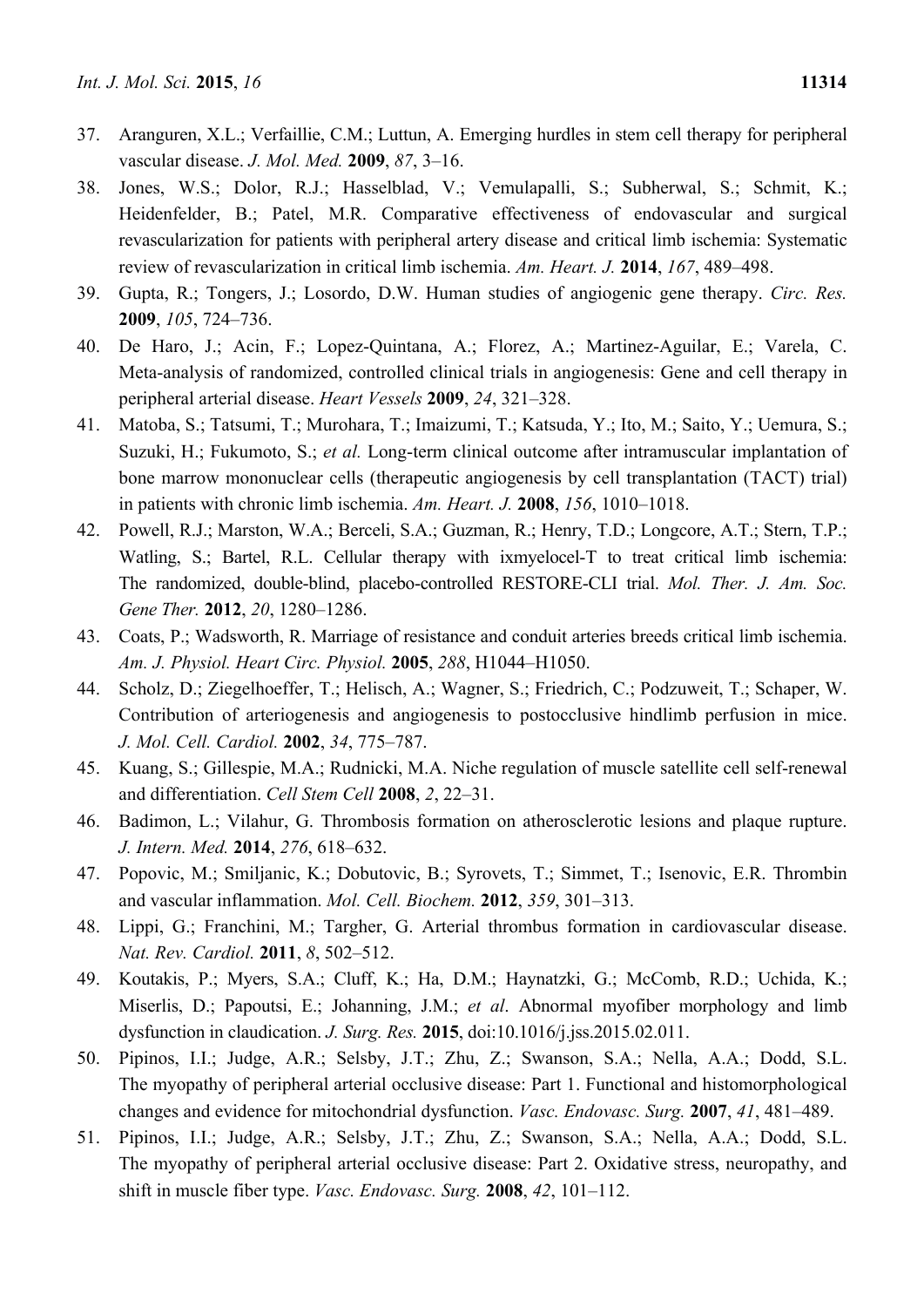- 52. Hickman, P.; Harrison, D.K.; Hill, A.; McLaren, M.; Tamei, H.; McCollum, P.T.; Belch, J.J. Exercise in patients with intermittent claudication results in the generation of oxygen derived free radicals and endothelial damage. *Adv. Exp. Med. Biol.* **1994**, *361*, 565–570.
- 53. Bhat, H.K.; Hiatt, W.R.; Hoppel, C.L.; Brass, E.P. Skeletal muscle mitochondrial DNA injury in patients with unilateral peripheral arterial disease. *Circulation* **1999**, *99*, 807–812.
- 54. Scholz, D.; Cai, W.J.; Schaper, W. Arteriogenesis, a new concept of vascular adaptation in occlusive disease. *Angiogenesis* **2001**, *4*, 247–257.
- 55. Pipp, F.; Boehm, S.; Cai, W.J.; Adili, F.; Ziegler, B.; Karanovic, G.; Ritter, R.; Balzer, J.; Scheler, C.; Schaper, W.; *et al.* Elevated fluid shear stress enhances postocclusive collateral artery growth and gene expression in the pig hind limb. *Arterioscler. Thromb. Vasc. Biol.* **2004**, *24*, 1664–1668.
- 56. Tronc, F.; Wassef, M.; Esposito, B.; Henrion, D.; Glagov, S.; Tedgui, A. Role of no in flow-induced remodeling of the rabbit common carotid artery. *Arterioscler. Thromb. Vasc. Biol.*  **1996**, *16*, 1256–1262.
- 57. Tronc, F.; Mallat, Z.; Lehoux, S.; Wassef, M.; Esposito, B.; Tedgui, A. Role of matrix metalloproteinases in blood flow-induced arterial enlargement: Interaction with no. *Arterioscler. Thromb. Vasc. Biol.* **2000**, *20*, E120–E126.
- 58. Dragneva, G.; Korpisalo, P.; Yla-Herttuala, S. Promoting blood vessel growth in ischemic diseases: Challenges in translating preclinical potential into clinical success. *Dis. Model. Mech.*  **2013**, *6*, 312–322.
- 59. Shimamura, M.; Nakagami, H.; Taniyama, Y.; Morishita, R. Gene therapy for peripheral arterial disease. *Expert Opin. Biol. Ther.* **2014**, *14*, 1175–1184.
- 60. Shimamura, M.; Nakagami, H.; Koriyama, H.; Morishita, R. Gene therapy and cell-based therapies for therapeutic angiogenesis in peripheral artery disease. *Biol. Med. Res. Int.* **2013**, *2013*, 186215.
- 61. Henry, T.D.; Hirsch, A.T.; Goldman, J.; Wang, Y.L.; Lips, D.L.; McMillan, W.D.; Duval, S.; Biggs, T.A.; Keo, H.H. Safety of a non-viral plasmid-encoding dual isoforms of hepatocyte growth factor in critical limb ischemia patients: A phase I study. *Gene Ther.* **2011**, *18*, 788–794.
- 62. Lara-Hernandez, R.; Lozano-Vilardell, P.; Blanes, P.; Torreguitart-Mirada, N.; Galmes, A.; Besalduch, J. Safety and efficacy of therapeutic angiogenesis as a novel treatment in patients with critical limb ischemia. *Ann. Vasc. Surg.* **2010**, *24*, 287–294.
- 63. Mohler, E.R., 3rd.; Treat-Jacobson, D.; Reilly, M.P.; Cunningham, K.E.; Miani, M.; Criqui, M.H.; Hiatt, W.R.; Hirsch, A.T. Utility and barriers to performance of the ankle-brachial index in primary care practice. *Vasc. Med.* **2004**, *9*, 253–260.
- 64. Haigh, K.J.; Bingley, J.; Golledge, J.; Walker, P.J. Barriers to screening and diagnosis of peripheral artery disease by general practitioners. *Vasc. Med.* **2013**, *18*, 325–330.
- 65. Fung, E.T.; Wilson, A.M.; Zhang, F.; Harris, N.; Edwards, K.A.; Olin, J.W.; Cooke, J.P. A biomarker panel for peripheral arterial disease. *Vasc. Med.* **2008**, *13*, 217–224.
- 66. Hiatt, W.R.; Zakharyan, A.; Fung, E.T.; Crutcher, G.; Smith, A.; Stanford, C.; Cooke, J. A validated biomarker panel to identify peripheral artery disease. *Vasc. Med.* **2012**, *17*, 386–393.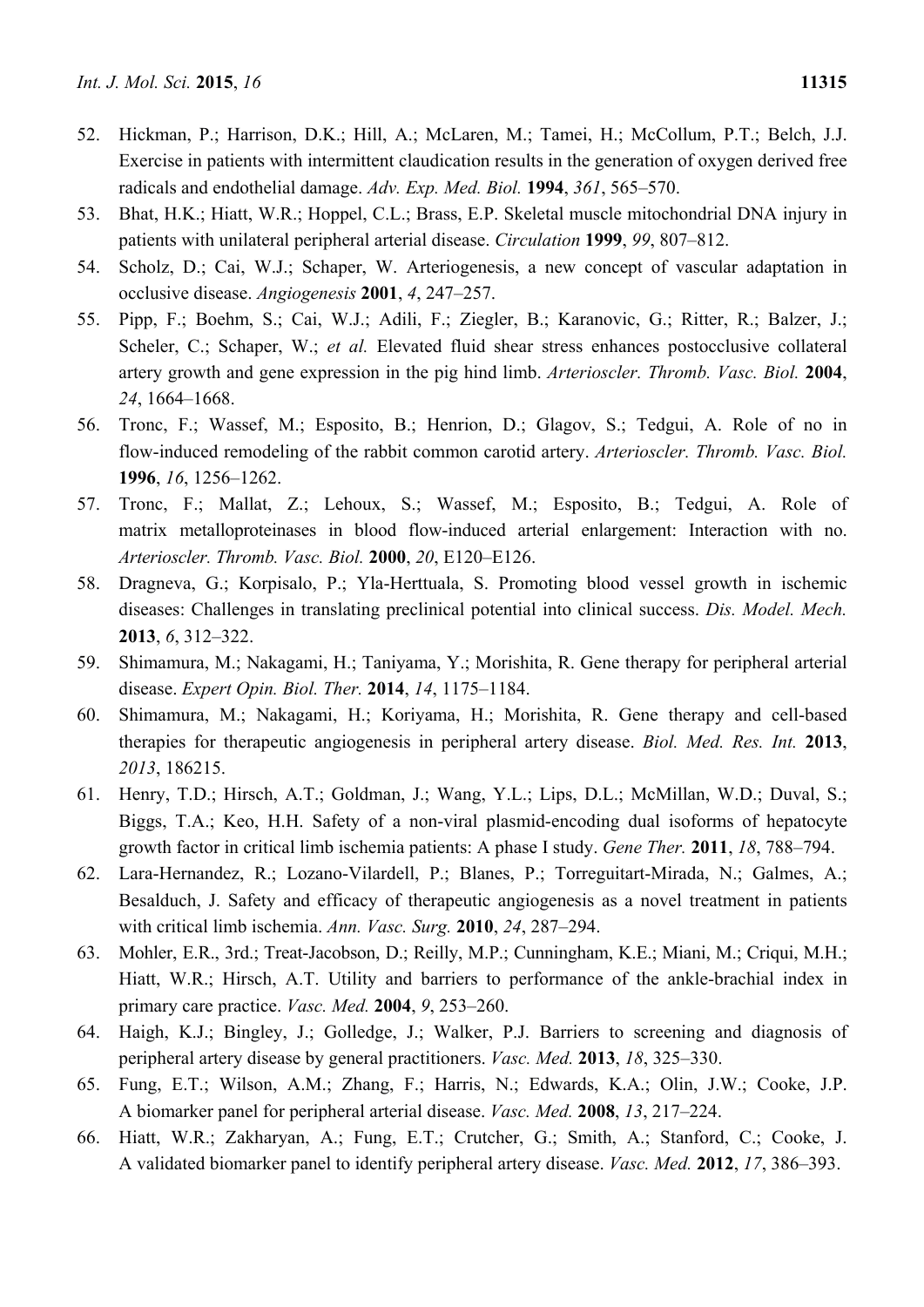- 67. Kals, J.; Zagura, M.; Serg, M.; Kampus, P.; Zilmer, K.; Unt, E.; Lieberg, J.; Eha, J.; Peetsalu, A.; Zilmer, M. β-2-microglobulin, a novel biomarker of peripheral arterial disease, independently predicts aortic stiffness in these patients. *Scand. J. Clin. Lab. Investig.* **2011**, *71*, 257–263.
- 68. Wildman, R.P.; Muntner, P.; Chen, J.; Sutton-Tyrrell, K.; He, J. Relation of inflammation to peripheral arterial disease in the national health and nutrition examination survey, 1999–2002. *Am. J. Cardiol.* **2005**, *96*, 1579–1583.
- 69. De Haro Miralles, J.; Martinez-Aguilar, E.; Florez, A.; Varela, C.; Bleda, S.; Acin, F. Nitric oxide: Link between endothelial dysfunction and inflammation in patients with peripheral arterial disease of the lower limbs. *Interact. Cardiovasc. Thorac. Surg.* **2009**, *9*, 107–112.
- 70. Murabito, J.M.; Keyes, M.J.; Guo, C.Y.; Keaney, J.F., Jr.; Vasan, R.S.; D'Agostino, R.B., Sr.; Benjamin, E.J. Cross-sectional relations of multiple inflammatory biomarkers to peripheral arterial disease: The framingham offspring study. *Atherosclerosis* **2009**, *203*, 509–514.
- 71. Gardner, A.W.; Parker, D.E.; Montgomery, P.S.; Sosnowska, D.; Casanegra, A.I.; Esponda, O.L.; Ungvari, Z.; Csiszar, A.; Sonntag, W.E. Impaired vascular endothelial growth factor a and inflammation in patients with peripheral artery disease. *Angiology* **2014**, *65*, 683–690.
- 72. Ho, D.Y.; Cook, N.R.; Britton, K.A.; Kim, E.; Creager, M.A.; Ridker, P.M.; Pradhan, A.D. High-molecular-weight and total adiponectin levels and incident symptomatic peripheral artery disease in women: A prospective investigation. *Circulation* **2011**, *124*, 2303–2311.
- 73. Bertoia, M.L.; Pai, J.K.; Lee, J.H.; Taleb, A.; Joosten, M.M.; Mittleman, M.A.; Yang, X.; Witztum, J.L.; Rimm, E.B.; Tsimikas, S.; *et al.* Oxidation-specific biomarkers and risk of peripheral artery disease. *J. Am. Coll. Cardiol.* **2013**, *61*, 2169–2179.
- 74. Berger, J.S.; Ballantyne, C.M.; Davidson, M.H.; Johnson, J.L.; Tarka, E.A.; Lawrence, D.; Trivedi, T.; Zalewski, A.; Mohler, E.R., 3rd. Peripheral artery disease, biomarkers, and darapladib. *Am. Heart J.* **2011**, *161*, 972–978.
- 75. Li, S.B.; Yang, F.; Jing, L.; Ma, J.; Jia, Y.D.; Dong, S.Y.; Zheng, W.F.; Zhao, L.S. Correlation between plasma lipoprotein-associated phospholipase A2 and peripheral arterial disease. *Exp. Ther. Med.* **2013**, *5*, 1451–1455.
- 76. Loffredo, L.; Carnevale, R.; Cangemi, R.; Angelico, F.; Augelletti, T.; di Santo, S.; Calabrese, C.M.; della Volpe, L.; Pignatelli, P.; Perri, L.; *et al.* Nox2 up-regulation is associated with artery dysfunction in patients with peripheral artery disease. *Int. J. Cardiol.* **2013**, *165*, 184–192.
- 77. Silvestro, A.; Scopacasa, F.; Oliva, G.; de Cristofaro, T.; Iuliano, L.; Brevetti, G. Vitamin C prevents endothelial dysfunction induced by acute exercise in patients with intermittent claudication. *Atherosclerosis* **2002**, *165*, 277–283.
- 78. Dong, M.; Jiang, X.; Liao, J.K.; Yan, B.P. Elevated Rho-kinase activity as a marker indicating atherosclerosis and inflammation burden in polyvascular disease patients with concomitant coronary and peripheral arterial disease. *Clin. Cardiol.* **2013**, *36*, 347–351.
- 79. Batinic, K.; Hobaus, C.; Grujicic, M.; Steffan, A.; Jelic, F.; Lorant, D.; Hortenhuber, T.; Hoellerl, F.; Brix, J.M.; Schernthaner, G.; *et al.* Ykl-40 is elevated in patients with peripheral arterial disease and diabetes or pre-diabetes. *Atherosclerosis* **2012**, *222*, 557–563.
- 80. Moreno, J.A.; Dejouvencel, T.; Labreuche, J.; Smadja, D.M.; Dussiot, M.; Martin-Ventura, J.L.; Egido, J.; Gaussem, P.; Emmerich, J.; Michel, J.B.; *et al.* Peripheral artery disease is associated with a high cd163/tweak plasma ratio. *Arterioscler. Thromb. Vasc. Biol.* **2010**, *30*, 1253–1262.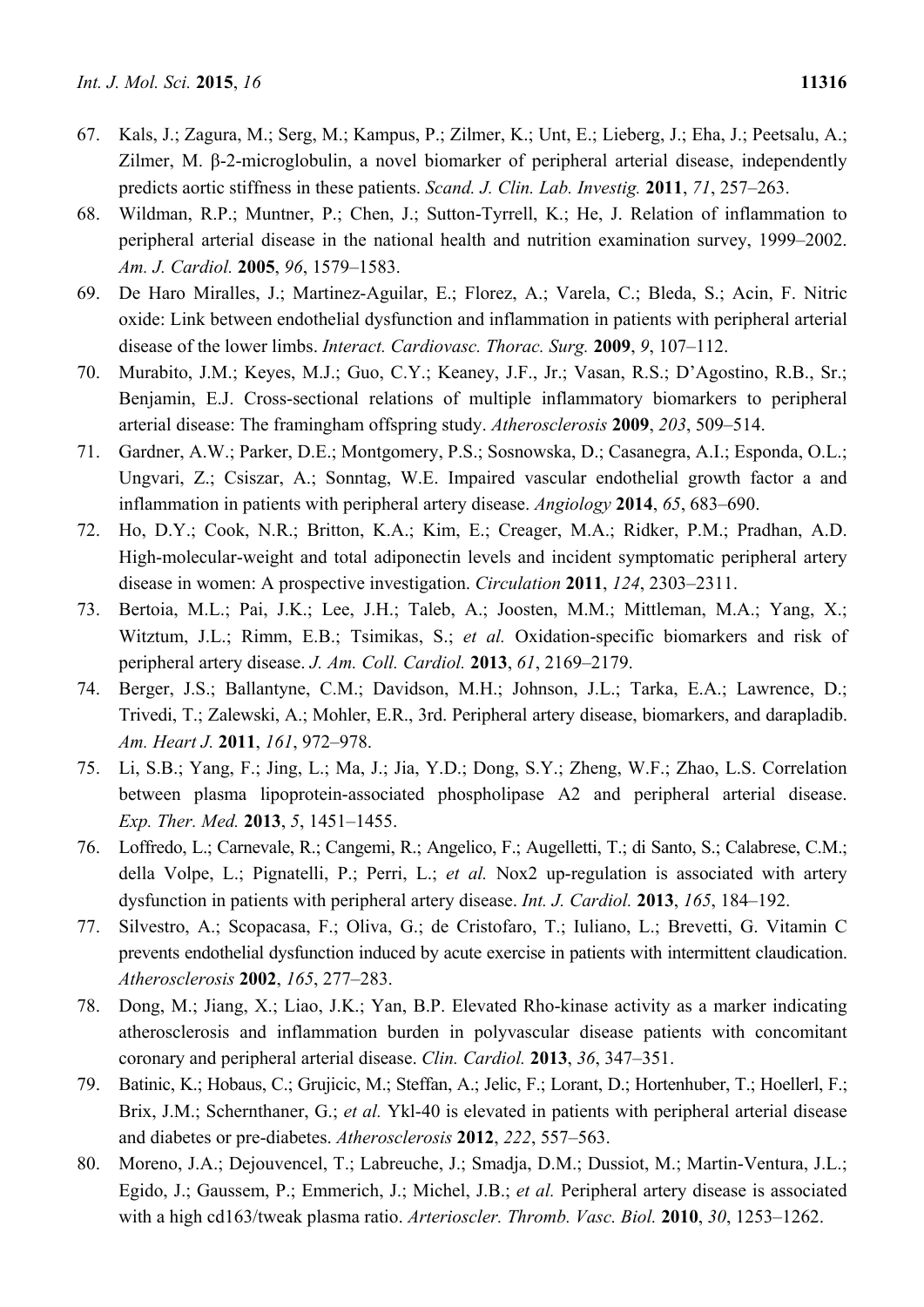- 81. Rull, A.; Garcia, R.; Fernandez-Sender, L.; Garcia-Heredia, A.; Aragones, G.; Beltran-Debon, R.; Marsillach, J.; Alegret, J.M.; Martin-Paredero, V.; Mackness, B.; *et al.* Serum paraoxonase-3 concentration is associated with insulin sensitivity in peripheral artery disease and with inflammation in coronary artery disease. *Atherosclerosis* **2012**, *220*, 545–551.
- 82. Signorelli, S.S.; Anzaldi, M.; Fiore, V.; Simili, M.; Puccia, G.; Libra, M.; Malaponte, G.; Neri, S. Patients with unrecognized peripheral arterial disease (PAD) assessed by ankle-brachial index (ABI) present a defined profile of proinflammatory markers compared to healthy subjects. *Cytokine* **2012**, *59*, 294–298.
- 83. Catalano, M.; Cortelazzo, A.; Santi, R.; Contino, L.; Demicheli, M.; Yilmaz, Y.; Zorzetto, M.; Campo, I.; Lanati, N.; Emanuele, E. The Pro12Ala polymorphism of peroxisome proliferator-activated receptor-γ2 gene is associated with plasma levels of soluble rage (receptor for advanced glycation endproducts) and the presence of peripheral arterial disease. *Clin. Biochem.*  **2008**, *41*, 981–985.
- 84. Stehr, A.; Topel, I.; Muller, S.; Unverdorben, K.; Geissler, E.K.; Kasprzak, P.M.; Schlitt, H.J.; Steinbauer, M. Vegf: A surrogate marker for peripheral vascular disease. *Eur. J. Vasc. Endovasc. Surg.* **2010**, *39*, 330–332.
- 85. Findley, C.M.; Mitchell, R.G.; Duscha, B.D.; Annex, B.H.; Kontos, C.D. Plasma levels of soluble Tie2 and vascular endothelial growth factor distinguish critical limb ischemia from intermittent claudication in patients with peripheral arterial disease. *J. Am. Coll. Cardiol.* **2008**, *52*, 387–393.
- 86. Smadja, D.M.; D'Audigier, C.; Bieche, I.; Evrard, S.; Mauge, L.; Dias, J.V.; Labreuche, J.; Laurendeau, I.; Marsac, B.; Dizier, B.; *et al.* Thrombospondin-1 is a plasmatic marker of peripheral arterial disease that modulates endothelial progenitor cell angiogenic properties. *Arterioscler. Thromb. Vasc. Biol.* **2011**, *31*, 551–559.
- 87. Morishita, T.; Uzui, H.; Nakano, A.; Mitsuke, Y.; Geshi, T.; Ueda, T.; Lee, J.D. Number of endothelial progenitor cells in peripheral artery disease as a marker of severity and association with pentraxin-3, malondialdehyde-modified low-density lipoprotein and membrane type-1 matrix metalloproteinase. *J. Atheroscler. Thromb.* **2012**, *19*, 149–158.
- 88. Delva, P.; de Marchi, S.; Prior, M.; Degan, M.; Lechi, A.; Trettene, M.; Arosio, E. Endothelial progenitor cells in patients with severe peripheral arterial disease. *Endothelium* **2008**, *15*, 246–253.
- 89. Ridker, P.M.; Stampfer, M.J.; Rifai, N. Novel risk factors for systemic atherosclerosis: A comparison of C-reactive protein, fibrinogen, homocysteine, lipoprotein-a, and standard cholesterol screening as predictors of peripheral arterial disease. *JAMA* **2001**, *285*, 2481–2485.
- 90. Moxon, J.V.; Liu, D.; Wong, G.; Weir, J.M.; Behl-Gilhotra, R.; Bradshaw, B.; Kingwell, B.A.; Meikle, P.J.; Golledge, J. Comparison of the serum lipidome in patients with abdominal aortic aneurysm and peripheral artery disease. *Circ. Cardiovasc. Genet.* **2014**, *7*, 71–79.
- 91. Gueant-Rodriguez, R.M.; Spada, R.; Moreno-Garcia, M.; Anello, G.; Bosco, P.; Lagrost, L.; Romano, A.; Elia, M.; Gueant, J.L. Homocysteine is a determinant of ApoA–I and both are associated with ankle brachial index, in an ambulatory elderly population. *Atherosclerosis* **2011**, *214*, 480–485.
- 92. Homocysteine Lowering Trialists' Collaboration. Lowering blood homocysteine with folic acid based supplements: Meta-analysis of randomised trials. *BMJ* **1998**, *316*, 894–898.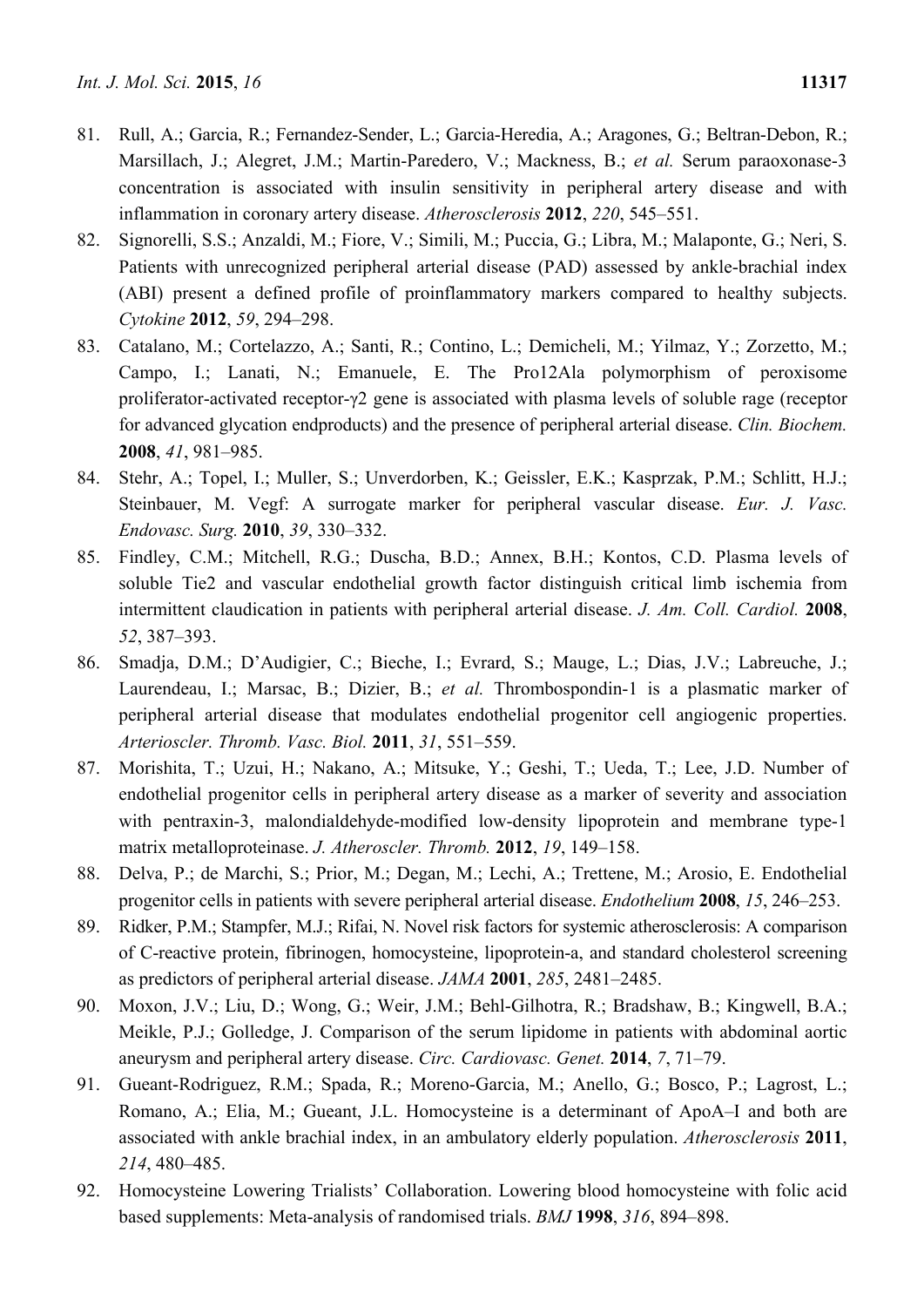- 93. Group, V.T.S. The vitatops (vitamins to prevent stroke) trial: Rationale and design of an international, large, simple, randomised trial of homocysteine-lowering multivitamin therapy in patients with recent transient ischaemic attack or stroke. *Cerebrovasc. Dis.* **2002**, *13*, 120–126.
- 94. Loland, K.H.; Bleie, O.; Blix, A.J.; Strand, E.; Ueland, P.M.; Refsum, H.; Ebbing, M.; Nordrehaug, J.E.; Nygard, O. Effect of homocysteine-lowering B vitamin treatment on angiographic progression of coronary artery disease: A western norway B vitamin intervention trial (wenbit) substudy. *Am. J. Cardiol.* **2010**, *105*, 1577–1584.
- 95. Pasqualini, L.; Cortese, C.; Marchesi, S.; Siepi, D.; Pirro, M.; Vaudo, G.; Liberatoscioli, L.; Gnasso, A.; Schillaci, G.; Mannarino, E. Paraoxonase-1 activity modulates endothelial function in patients with peripheral arterial disease. *Atherosclerosis* **2005**, *183*, 349–354.
- 96. Gardner, A.W.; Parker, D.E.; Montgomery, P.S.; Sosnowska, D.; Casanegra, A.I.; Ungvari, Z.; Csiszar, A.; Sonntag, W.E. Gender and racial differences in endothelial oxidative stress and inflammation in patients with symptomatic peripheral artery disease. *J. Vasc. Surg.* **2014**, doi:10.1016/j.jvs.2014.02.045.
- 97. Pipinos, II; Judge, A.R.; Zhu, Z.; Selsby, J.T.; Swanson, S.A.; Johanning, J.M.; Baxter, B.T.; Lynch, T.G.; Dodd, S.L. Mitochondrial defects and oxidative damage in patients with peripheral arterial disease. *Free Radic. Biol. Med.* **2006**, *41*, 262–269.
- 98. Belch, J.J.; Mackay, I.R.; Hill, A.; Jennings, P.; McCollum, P. Oxidative stress is present in atherosclerotic peripheral arterial disease and further increased by diabetes mellitus. *Int. Angiol.*  **1995**, *14*, 385–388.
- 99. Kals, J.; Kampus, P.; Kals, M.; Pulges, A.; Teesalu, R.; Zilmer, K.; Kullisaar, T.; Salum, T.; Eha, J.; Zilmer, M. Inflammation and oxidative stress are associated differently with endothelial function and arterial stiffness in healthy subjects and in patients with atherosclerosis. *Scan. J. Clin. Lab. Investig.* **2008**, *68*, 594–601.
- 100. Gliemann, L.; Nyberg, M.; Hellsten, Y. Nitric oxide and reactive oxygen species in limb vascular function: What is the effect of physical activity? *Free Radic. Res.* **2014**, *48*, 71–83.
- 101. Casey, D.P.; Joyner, M.J. Local control of skeletal muscle blood flow during exercise: Influence of available oxygen. *J. Appl. Physiol.* **2011**, *111*, 1527–1538.
- 102. Loffredo, L.; Pignatelli, P.; Cangemi, R.; Andreozzi, P.; Panico, M.A.; Meloni, V.; Violi, F. Imbalance between nitric oxide generation and oxidative stress in patients with peripheral arterial disease: Effect of an antioxidant treatment. *J. Vasc. Surg.* **2006**, *44*, 525–530.
- 103. Boger, R.H.; Bode-Boger, S.M.; Thiele, W.; Junker, W.; Alexander, K.; Frolich, J.C. Biochemical evidence for impaired nitric oxide synthesis in patients with peripheral arterial occlusive disease. *Circulation* **1997**, *95*, 2068–2074.
- 104. Weiss, D.J.; Casale, G.P.; Koutakis, P.; Nella, A.A.; Swanson, S.A.; Zhu, Z.; Miserlis, D.; Johanning, J.M.; Pipinos, I.I. Oxidative damage and myofiber degeneration in the gastrocnemius of patients with peripheral arterial disease. *J. Trans. Med.* **2013**, *11*, 230.
- 105. Sen, S.; McDonald, S.P.; Coates, P.T.; Bonder, C.S. Endothelial progenitor cells: Novel biomarker and promising cell therapy for cardiovascular disease. *Clin. Sci.* **2011**, *120*, 263–283.
- 106. Shinsato, T.; Miyata, M.; Kubozono, T.; Ikeda, Y.; Fujita, S.; Kuwahata, S.; Akasaki, Y.; Hamasaki, S.; Fujiwara, H.; Tei, C. Waon therapy mobilizes CD34<sup>+</sup> cells and improves peripheral arterial disease. *J. Cardiol.* **2010**, *56*, 361–366.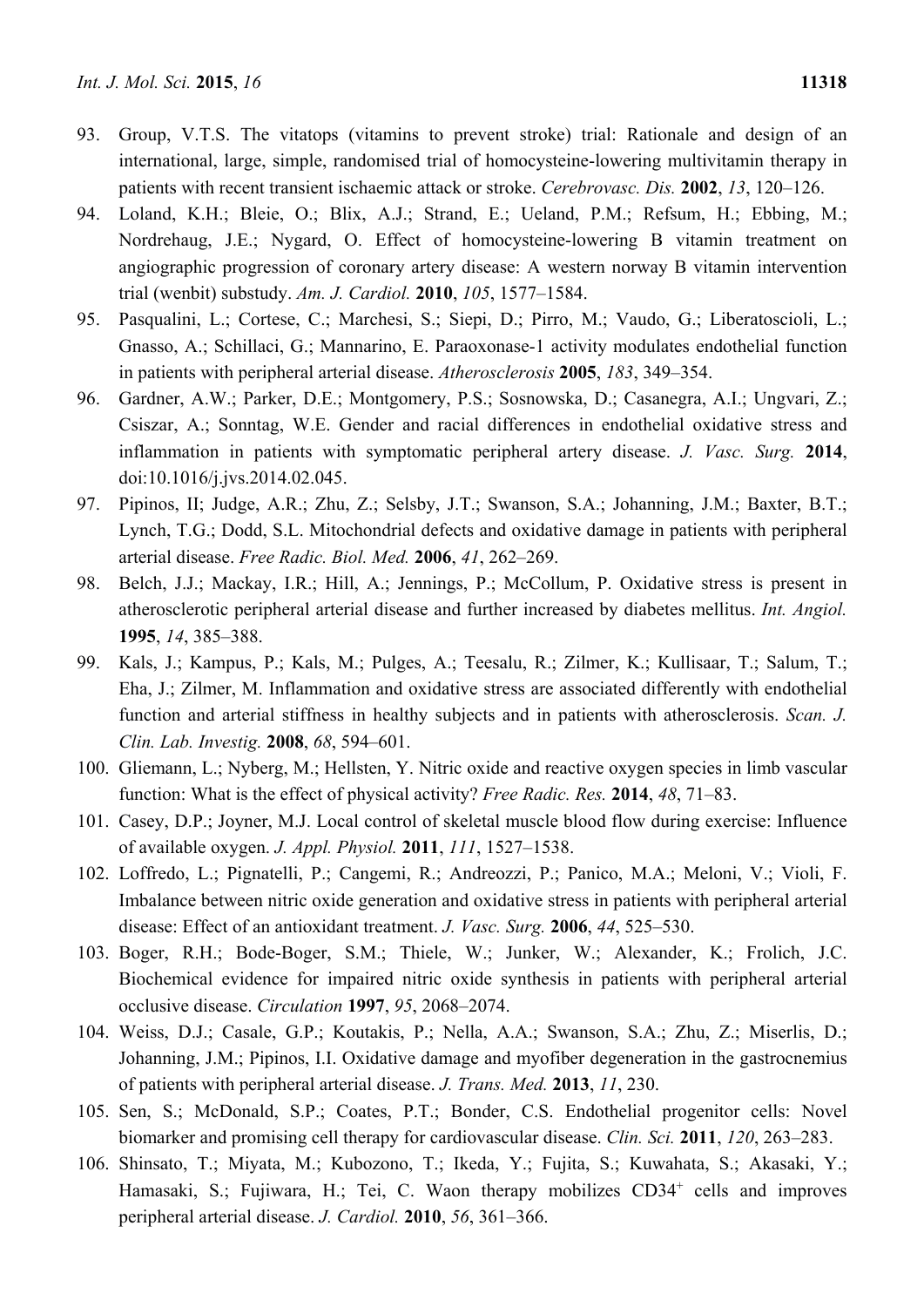- 
- 107. McDermott, M.M.; Guralnik, J.M.; Corsi, A.; Albay, M.; Macchi, C.; Bandinelli, S.; Ferrucci, L. Patterns of inflammation associated with peripheral arterial disease: The inchianti study. *Am. Heart J.*  **2005**, *150*, 276–281.
- 108. Cassar, K.; Bachoo, P.; Ford, I.; Greaves, M.; Brittenden, J. Markers of coagulation activation, endothelial stimulation and inflammation in patients with peripheral arterial disease. *Eur. J. Vasc. Endovasc. Surg.* **2005**, *29*, 171–176.
- 109. Owens, C.D.; Ridker, P.M.; Belkin, M.; Hamdan, A.D.; Pomposelli, F.; Logerfo, F.; Creager, M.A.; Conte, M.S. Elevated C-reactive protein levels are associated with postoperative events in patients undergoing lower extremity vein bypass surgery. *J. Vasc. Surg.* **2007**, *45*, 2–9; discussion 9.
- 110. McDermott, M.M.; Liu, K.; Ferrucci, L.; Tian, L.; Guralnik, J.M.; Green, D.; Tan, J.; Liao, Y.; Pearce, W.H.; Schneider, J.R.; *et al.* Circulating blood markers and functional impairment in peripheral arterial disease. *J. Am. Geriatr. Soc.* **2008**, *56*, 1504–1510.
- 111. McDermott, M.M.; Ferrucci, L.; Liu, K.; Criqui, M.H.; Greenland, P.; Green, D.; Guralnik, J.M.; Ridker, P.M.; Taylor, L.M.; Rifai, N.; *et al.* D-dimer and inflammatory markers as predictors of functional decline in men and women with and without peripheral arterial disease. *J. Am. Geriatr. Soc.* **2005**, *53*, 1688–1696.
- 112. Owens, C.D.; Kim, J.M.; Hevelone, N.D.; Gasper, W.J.; Belkin, M.; Creager, M.A.; Conte, M.S. An integrated biochemical prediction model of all-cause mortality in patients undergoing lower extremity bypass surgery for advanced peripheral artery disease. *J. Vasc. Surg.* **2012**, *56*, 686–695.
- 113. Stone, P.A.; Schlarb, H.; Campbell, J.E.; Williams, D.; Thompson, S.N.; John, M.; Campbell, J.R.; AbuRahma, A.F. C-reactive protein and brain natriuretic peptide as predictors of adverse events after lower extremity endovascular revascularization. *J. Vasc. Surg.* **2014**, *60*, 652–660.
- 114. Ishii, H.; Kumada, Y.; Toriyama, T.; Aoyama, T.; Takahashi, H.; Murohara, T. Prognostic values of C-reactive protein levels on clinical outcome after endovascular therapy in hemodialysis patients with peripheral artery disease. *J. Vasc. Surg.* **2010**, *52*, 854–859.
- 115. Van Wijk, D.F.; Boekholdt, S.M.; Wareham, N.J.; Ahmadi-Abhari, S.; Kastelein, J.J.; Stroes, E.S.; Khaw, K.T. C-reactive protein, fatal and nonfatal coronary artery disease, stroke, and peripheral artery disease in the prospective EPIC-norfolk cohort study. *Arterioscler. Thromb. Vasc. Biol.*  **2013**, *33*, 2888–2894.
- 116. Grenon, S.M.; Chong, K.; Alley, H.; Nosova, E.; Gasper, W.; Hiramoto, J.; Boscardin, W.J.; Owens, C.D. Walking disability in patients with peripheral artery disease is associated with arterial endothelial function. *J. Vasc. Surg.* **2014**, *59*, 1025–1034.
- 117. Cheng, C.H.; Chen, Y.S.; Shu, K.H.; Chang, H.R.; Chou, M.C. Higher serum levels of soluble intracellular cell adhesion molecule-1 and soluble vascular cell adhesion molecule predict peripheral artery disease in haemodialysis patients. *Nephrology* **2012**, *17*, 718–724.
- 118. Haslacher, H.; Perkmann, T.; Gruenewald, J.; Exner, M.; Endler, G.; Scheichenberger, V.; Wagner, O.; Schillinger, M. Plasma myeloperoxidase level and peripheral arterial disease. *Eur. J. Clin. Investig.* **2012**, *42*, 463–469.
- 119. Gremmel, T.; Koppensteiner, R.; Ay, C.; Panzer, S. Residual thrombin generation potential is inversely linked to the occurrence of atherothrombotic events in patients with peripheral arterial disease. *Eur. J. Clin. Investig.* **2014**, *44*, 319–324.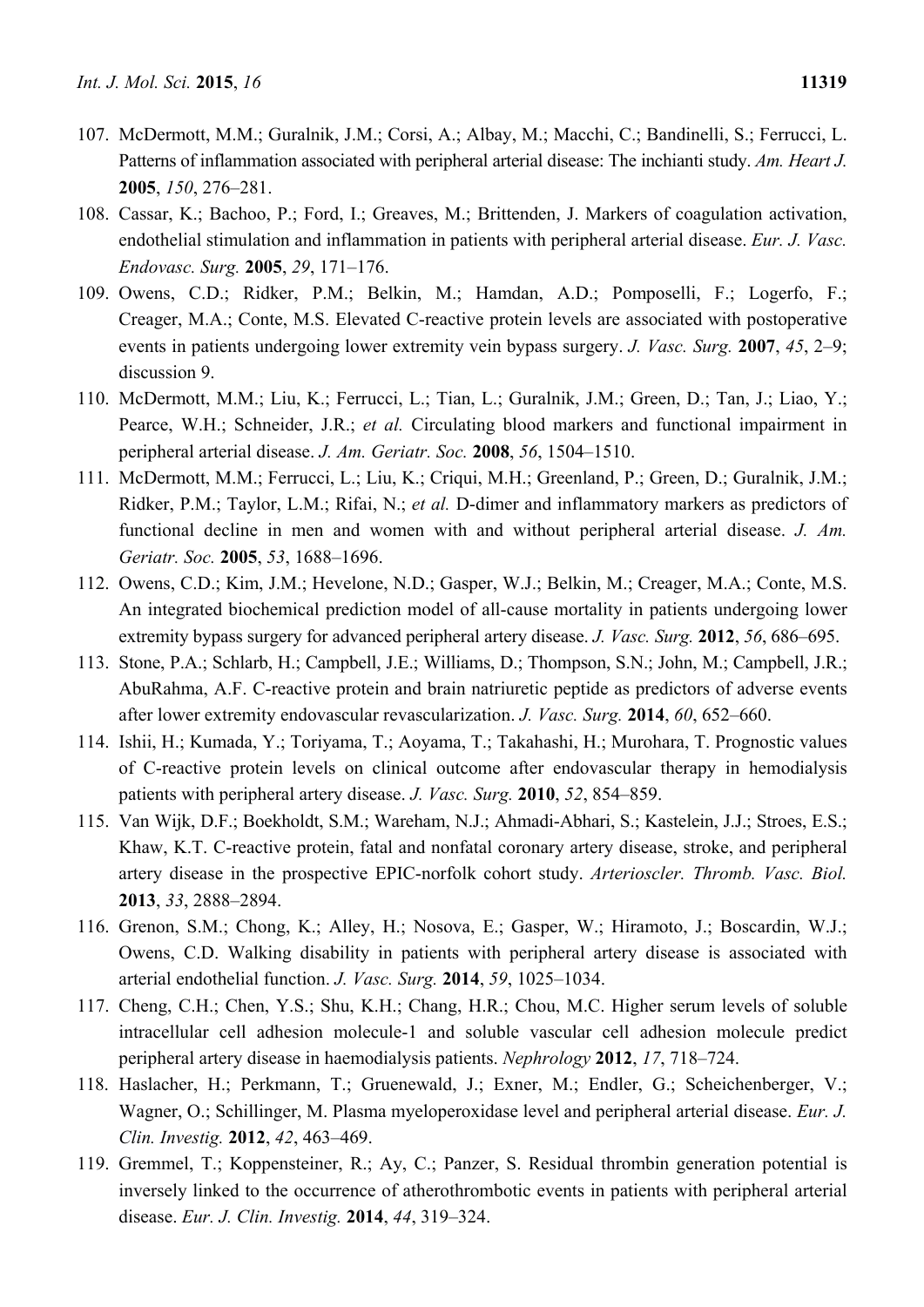- 120. Sheu, J.J.; Lin, P.Y.; Sung, P.H.; Chen, Y.C.; Leu, S.; Chen, Y.L.; Tsai, T.H.; Chai, H.T.; Chua, S.; Chang, H.W.; *et al.* Levels and values of lipoprotein-associated phospholipase A2, galectin-3, RhoA/ROCK, and endothelial progenitor cells in critical limb ischemia: Pharmaco-therapeutic role of cilostazol and clopidogrel combination therapy. *J. Transl. Med.* **2014**, *12*, 101.
- 121. Jouni, H.; Rodeheffer, R.J.; Kullo, I.J. Increased serum *N*-terminal pro-B-type natriuretic peptide levels in patients with medial arterial calcification and poorly compressible leg arteries. *Arterioscler. Thromb. Vasc. Biol.* **2011**, *31*, 197–202.
- 122. Fan, J.; Jouni, H.; Khaleghi, M.; Bailey, K.R.; Kullo, I.J. Serum *N*-terminal pro-B-type natriuretic peptide levels are associated with functional capacity in patients with peripheral arterial disease. *Angiology* **2012**, *63*, 435–442.
- 123. Kikuchi, R.; Nakamura, K.; MacLauchlan, S.; Ngo, D.T.; Shimizu, I.; Fuster, J.J.; Katanasaka, Y.; Yoshida, S.; Qiu, Y.; Yamaguchi, T.P.; *et al.* An antiangiogenic isoform of VEGF-A contributes to impaired vascularization in peripheral artery disease. *Nat. Med.* **2014**, *20*, 1464–1471.
- 124. McDermott, M.M.; Lloyd-Jones, D.M. The role of biomarkers and genetics in peripheral arterial disease. *J. Am. Coll. Cardiol.* **2009**, *54*, 1228–1237.
- 125. Virginio, V.W.; Nunes, V.S.; Moura, F.A.; Menezes, F.H.; Andreollo, N.A.; Rogerio, F.; Scherrer, D.Z.; Quintao, E.C.; Nakandakare, E.; Petrucci, O.; *et al.* Arterial tissue and plasma concentration of enzymatic-driven oxysterols are associated with severe peripheral atherosclerotic disease and systemic inflammatory activity. *Free Radic. Res.* **2015**, *49*, 199–203.
- 126. Owens, C.D.; Kim, J.M.; Hevelone, N.D.; Hamdan, A.; Raffetto, J.D.; Creager, M.A.; Conte, M.S. Novel adipokines, high molecular weight adiponectin and resistin, are associated with outcomes following lower extremity revascularization with autogenous vein. *J. Vasc. Surg.* **2010**, *51*, 1152–1159.
- 127. Hewing, B.; Parathath, S.; Barrett, T.; Chung, W.K.; Astudillo, Y.M.; Hamada, T.; Ramkhelawon, B.; Tallant, T.C.; Yusufishaq, M.S.; Didonato, J.A.; *et al.* Effects of native and myeloperoxidase-modified apolipoprotein A–I on reverse cholesterol transport and atherosclerosis in mice. *Arterioscler. Thromb. Vasc. Biol.* **2014**, *34*, 779–789.
- 128. Liu, C.; Desikan, R.; Ying, Z.; Gushchina, L.; Kampfrath, T.; Deiuliis, J.; Wang, A.; Xu, X.; Zhong, J.; Rao, X.; *et al.* Effects of a novel pharmacologic inhibitor of myeloperoxidase in a mouse atherosclerosis model. *PLoS ONE* **2012**, *7*, e50767.
- 129. Van Kimmenade, R.R.; Januzzi, J.L., Jr. Emerging biomarkers in heart failure. *Clin. Chem.* **2012**, *58*, 127–138.
- 130. Madrigal-Matute, J.; Lindholt, J.S.; Fernandez-Garcia, C.E.; Benito-Martin, A.; Burillo, E.; Zalba, G.; Beloqui, O.; Llamas-Granda, P.; Ortiz, A.; Egido, J.; *et al.* Galectin-3, a biomarker linking oxidative stress and inflammation with the clinical outcomes of patients with atherothrombosis. *J. Am. Heart Assoc.* **2014**, *3*, doi:10.1161/JAHA.114.000785.
- 131. Bachle, A.C.; Morsdorf, P.; Rezaeian, F.; Ong, M.F.; Harder, Y.; Menger, M.D. *N*-acetylcysteine attenuates leukocytic inflammation and microvascular perfusion failure in critically ischemic random pattern flaps. *Microvasc. Res.* **2011**, *82*, 28–34.
- 132. Ozmen, S.; Ayhan, S.; Demir, Y.; Siemionow, M.; Atabay, K. Impact of gradual blood flow increase on ischaemia-reperfusion injury in the rat cremaster microcirculation model. *J. Plast. Reconstr. Aesthet. Surg.* **2008**, *61*, 939–948.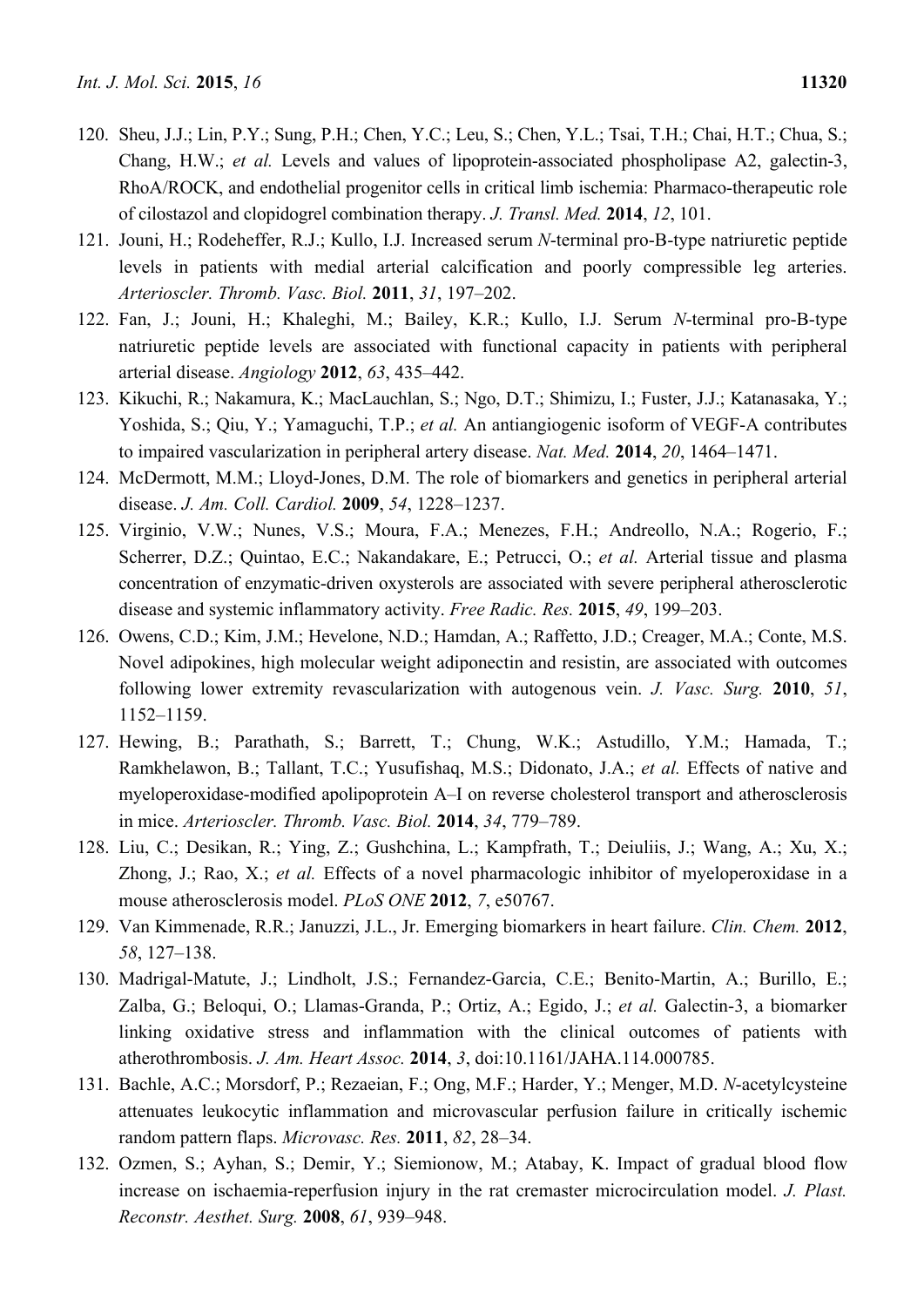- 133. Turton, E.P.; Coughlin, P.A.; Kester, R.C.; Scott, D.J. Exercise training reduces the acute inflammatory response associated with claudication. *Eur. J. Vasc. Endovasc. Surg.* **2002**, *23*, 309–316.
- 134. Svensson, P.; de Faire, U.; Niklasson, U.; Hansson, L.O.; Ostergren, J. Plasma NT-probnp concentration is related to ambulatory pulse pressure in peripheral arterial disease. *Blood Press.*  **2005**, *14*, 99–106.
- 135. Mueller, T.; Dieplinger, B.; Poelz, W.; Endler, G.; Wagner, O.F.; Haltmayer, M. Amino-terminal pro-B-type natriuretic peptide as predictor of mortality in patients with symptomatic peripheral arterial disease: 5-Year follow-up data from the linz peripheral arterial disease study. *Clin. Chem.*  **2009**, *55*, 68–77.
- 136. Marz, W.; Tiran, B.; Seelhorst, U.; Wellnitz, B.; Bauersachs, J.; Winkelmann, B.R.; Boehm, B.O.; Team, L.S. *N*-terminal pro-B-type natriuretic peptide predicts total and cardiovascular mortality in individuals with or without stable coronary artery disease: The ludwigshafen risk and cardiovascular health study. *Clin. Chem.* **2007**, *53*, 1075–1083.
- 137. Lehto, S.; Niskanen, L.; Suhonen, M.; Ronnemaa, T.; Laakso, M. Medial artery calcification. A neglected harbinger of cardiovascular complications in non-insulin-dependent diabetes mellitus. *Arterioscler. Thromb. Vasc. Biol.* **1996**, *16*, 978–983.
- 138. Demer, L.L.; Tintut, Y. Vascular calcification: Pathobiology of a multifaceted disease. *Circulation* **2008**, *117*, 2938–2948.
- 139. O'Neill, W.C.; Han, K.H.; Schneider, T.M.; Hennigar, R.A. Prevalence of nonatheromatous lesions in peripheral arterial disease. *Arterioscler. Thromb. Vasc. Biol.* **2014**, *35*, 439–447.
- 140. Bleda, S.; de Haro, J.; Acin, F.; Varela, C.; Esparza, L. Enhanced vascular endothelial growth factor gene expression in ischaemic skin of critical limb ischaemia patients. *Int. J. Vasc. Med.*  **2012**, *2012*, 691528.
- 141. Jones, W.S.; Duscha, B.D.; Robbins, J.L.; Duggan, N.N.; Regensteiner, J.G.; Kraus, W.E.; Hiatt, W.R.; Dokun, A.O.; Annex, B.H. Alteration in angiogenic and anti-angiogenic forms of vascular endothelial growth factor-A in skeletal muscle of patients with intermittent claudication following exercise training. *Vasc. Med.* **2012**, *17*, 94–100.
- 142. Ingber, D.E. Mechanical signaling and the cellular response to extracellular matrix in angiogenesis and cardiovascular physiology. *Circ. Res.* **2002**, *91*, 877–887.
- 143. Silvestre, J.S.; Mallat, Z.; Tamarat, R.; Duriez, M.; Tedgui, A.; Levy, B.I. Regulation of matrix metalloproteinase activity in ischemic tissue by interleukin-10: Role in ischemia-induced angiogenesis. *Circ. Res.* **2001**, *89*, 259–264.
- 144. Yamanaka, M.; Ishikawa, O. Hypoxic conditions decrease the mrna expression of proalpha1(I) and (III) collagens and increase matrix metalloproteinases-1 of dermal fibroblasts in three-dimensional cultures. *J. Dermatol. Sci.* **2000**, *24*, 99–104.
- 145. Baum, O.; Ganster, M.; Baumgartner, I.; Nieselt, K.; Djonov, V. Basement membrane remodeling in skeletal muscles of patients with limb ischemia involves regulation of matrix metalloproteinases and tissue inhibitor of matrix metalloproteinases. *J. Vasc. Res.* **2007**, *44*, 202–213.
- 146. Busti, C.; Falcinelli, E.; Momi, S.; Gresele, P. Matrix metalloproteinases and peripheral arterial disease. *Intern. Emerg. Med.* **2010**, *5*, 13–25.